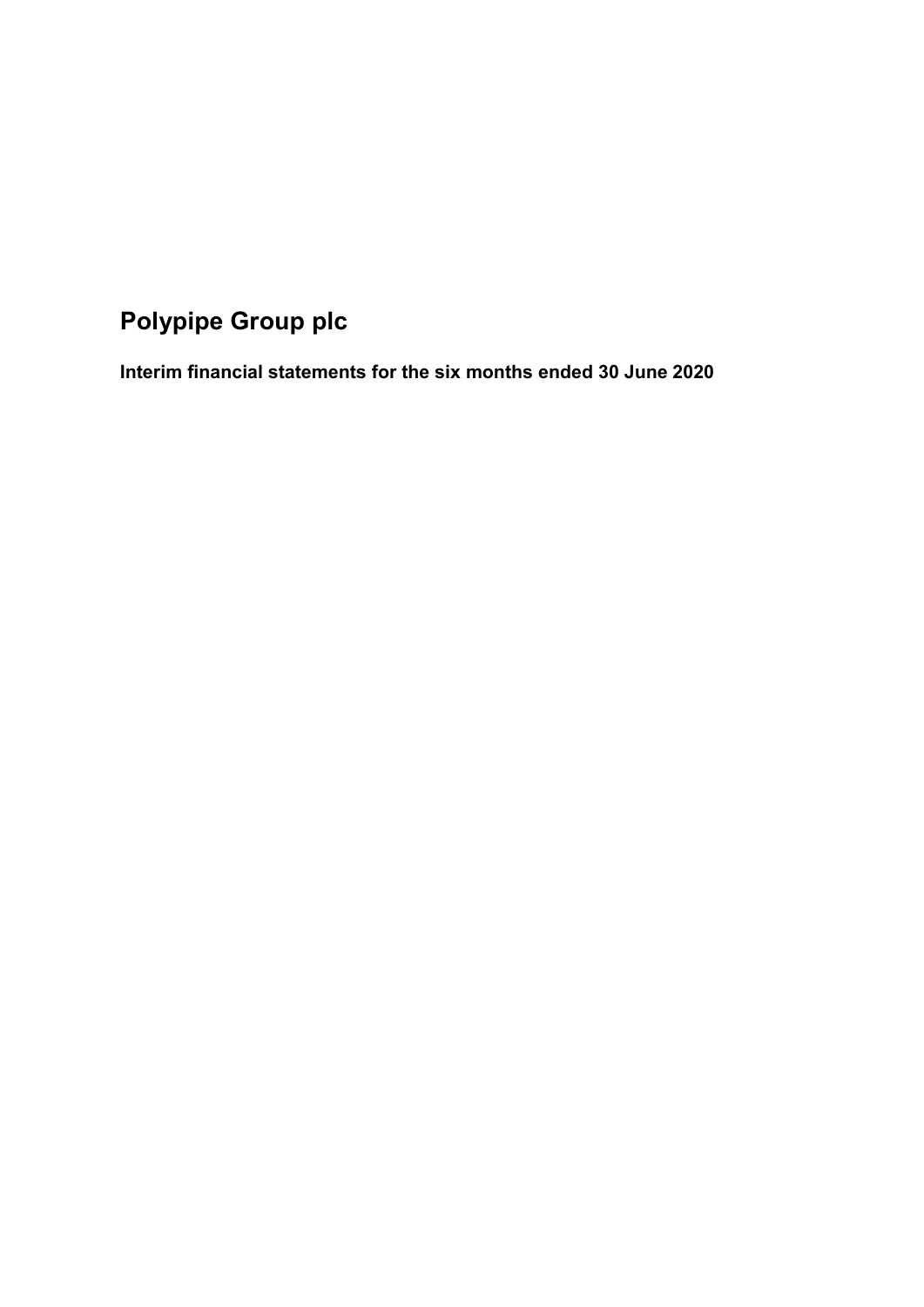15 September 2020

# **Polypipe Group plc Interim results for the six months ended 30 June 2020**

Polypipe Group plc ("Polypipe", the "Company" or the "Group"), a leading provider of sustainable water and climate management solutions for the built environment, today announces its unaudited interim results for the six months ended 30 June 2020.

# **Financial Results**

|                                                             | 2020         | 2019              | Change        |
|-------------------------------------------------------------|--------------|-------------------|---------------|
| <b>Statutory Measures</b>                                   |              |                   |               |
| Revenue                                                     | £173.6m      | £223.3m           | $(22.3)\%$    |
| Operating profit                                            | £6.2m        | £35.2m            | $(82.4)\%$    |
| Profit before tax                                           | £2.3m        | £31.4m            | (92.7)%       |
| Earnings per share (basic)                                  | 0.7p         | 12.9 <sub>p</sub> | $(94.6)\%$    |
| Cash generated from operations                              | £ $(15.7)$ m | £21.7 $m$         | n/a           |
| Dividend per share (pence)                                  |              | 4.0 <sub>p</sub>  | n/a           |
|                                                             |              |                   |               |
| Alternative Performance Measures                            |              |                   |               |
| Underlying operating profit <sup>1</sup>                    | £10.5m       | £39.3m            | (73.3)%       |
| Underlying operating margin <sup>1</sup>                    | 6.0%         | 17.6%             | $(1,160)$ bps |
| Underlying profit before tax <sup>1</sup>                   | £6.6m        | £35.6m            | $(81.5)\%$    |
| Underlying earnings per share (basic) <sup>1</sup>          | 2.6p         | 14.7p             | $(82.3)\%$    |
| Leverage <sup>2</sup> (times pro forma EBITDA) <sup>3</sup> | 1.1          | 1.8               | (0.7)         |

# **Summary**

- The health, safety and wellbeing of our people, business and stakeholders has been and remains our priority, with strong actions taken in all of our businesses to ensure they are operating within Government and Public Health England advice as volumes improve.
- We entered the COVID-19 crisis trading well and in line with expectations. Trading overall for the period has been resilient with revenue 22% below prior year. There has been progressive improvement from April's low point revenue of 66% below prior year, with June revenue being 19% below prior year and on an improving trend into July and August.
- Immediate steps were taken in the period to strengthen liquidity and preserve cash. Net debt, excluding IFRS16, was £71.2m (2019: £178.5m) following the successful equity raise of £120m in May 2020 with leverage at 1.1x EBITDA (2019: 1.8x). This allows the Group to continue to invest in product innovation and growth opportunities.
- At our lowest point, we had 1,771 employees furloughed. Restructuring actions have now been completed to position the business for expected future demand. This included 104 redundancies, significantly fewer than the 250 at risk positions announced in July. All other employees have now returned to work.
- Job Retention Scheme money will be reimbursed to the Government for those employees made redundant (£0.7m) and the Group will not utilise the Job Retention Bonus Scheme planned to be available from February 2021.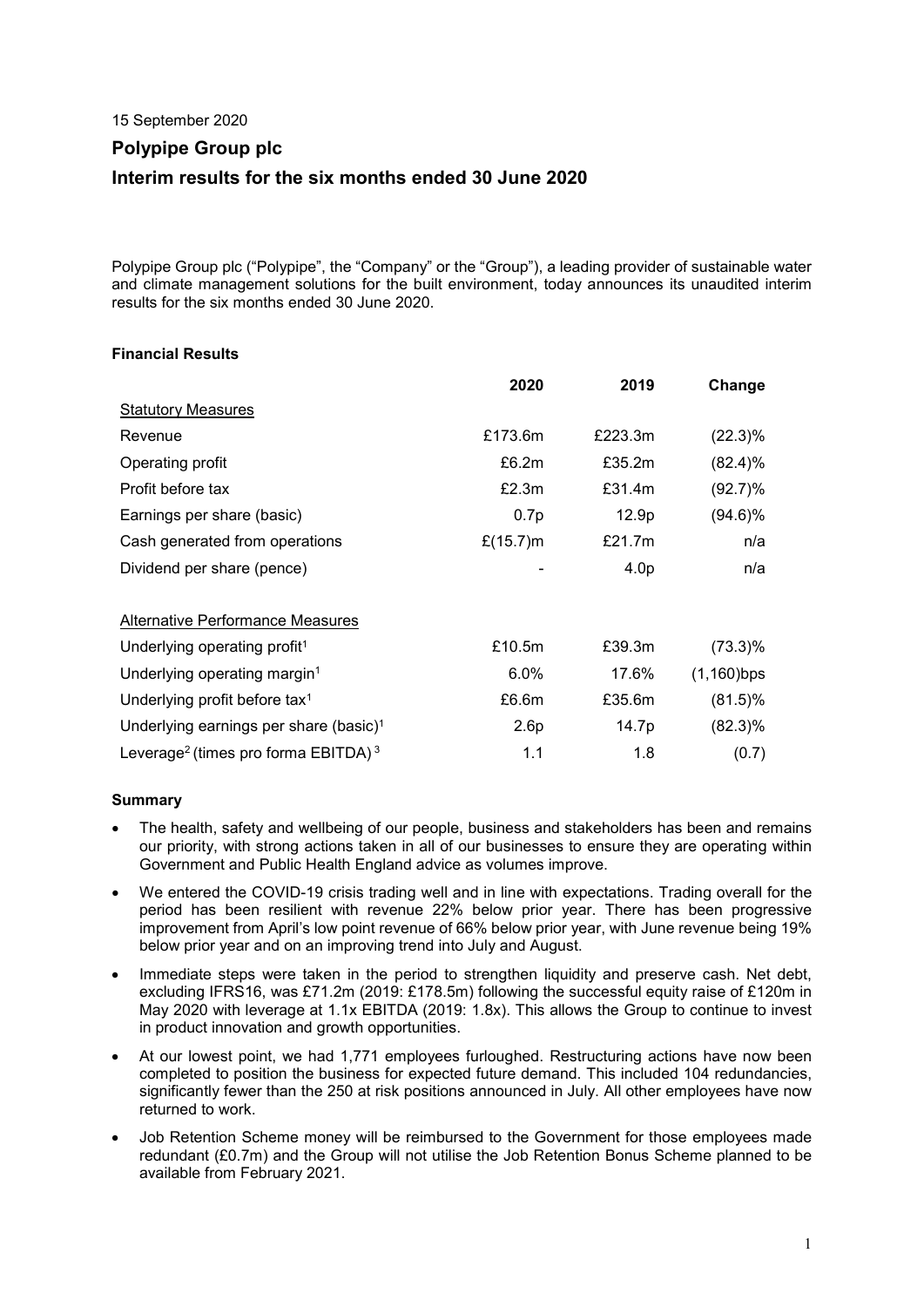### **Outlook**

- Trading since the end of the first half has continued to recover with July and August revenue 6% and 3% below 2019 levels respectively, tracking well-ahead of the operating scenario set out at the time of the Group's equity raise in May.
- While the Board is mindful of the risks to the overall pace and sustainability of the economic recovery, it is encouraged by the trading performance so far and is confident in the Group's position as markets continue to recover.
- The Board recognises the importance of dividends to shareholders but, given the current economic uncertainty, is not recommending an interim dividend. However, the Board will consider paying a final dividend for 2020 in May 2021 subject to continued performance ahead of the operating scenario set out at the time of the Group's equity raise in May 2020.
- The medium-term fundamentals in our markets remain as strong as ever with the ongoing structural housing shortage driving demand, increased drive for carbon zero construction, as well as an increased focus on general air quality and ventilation and Government investment in infrastructure in a post COVID-19 world.
- To elaborate on these medium-term fundamental drivers, as well as show what the Group is doing to capitalise on these drivers, a Capital Markets Event will be held on 17 November 2020.

#### **Martin Payne, Chief Executive Officer, said**

*"I want to thank all our colleagues for their dedication, hard work and support through what have been unprecedented times for all of us. I am particularly proud of the way they have rallied to support their local communities despite their own circumstances. We manufactured visors and distributed them and other surplus PPE into local NHS and care homes, supported the Nightingale programme and other repurposing of NHS facilities for care and recovery, and contributed to many other local initiatives that have made a difference. The health and wellbeing of our colleagues, our customers and our communities remains an absolute priority, and we will continue to operate to the highest standards possible.*

*The Group has traded robustly through the crisis with continued improvement in trading in recent months. The early actions we took to secure liquidity have positioned the Group to be able to capitalise on opportunities as they arise during the recovery, as well as continue investing in new product development in line with our strategy. We have a balanced exposure to the different elements of the UK construction market which provides resilience, and strong medium-term growth drivers. Whilst we remain mindful of the various risks to the UK's economic recovery, I am confident the Group is well positioned for the future."*

### **Enquiries:**

**Polypipe**

+44 (0) 1709 772 204

+44 (0) 20 7404 5959

Martin Payne, Chief Executive Officer Paul James, Chief Financial Officer

**Brunswick**

Nina Coad Dan Roberts

<sup>&</sup>lt;sup>1</sup> Underlying profit and earnings measures exclude non-underlying items and where relevant, the tax effect of these items. The Directors consider that these measures provide a better and more consistent indication of the Group's underlying financial performance and more meaningful comparison with prior and future periods to assess trends in our financial performance.

 $2$  Leverage is defined as net debt divided by pro forma EBITDA. Net debt is defined as loans and borrowings net of unamortised issue costs less cash, excluding the effects of IFRS16.

<sup>&</sup>lt;sup>3</sup> Pro forma EBITDA is defined as underlying operating profit before depreciation and amortisation for the twelve months preceding the balance sheet date adjusted where relevant to include a full year of EBITDA from acquisitions made during those twelve months.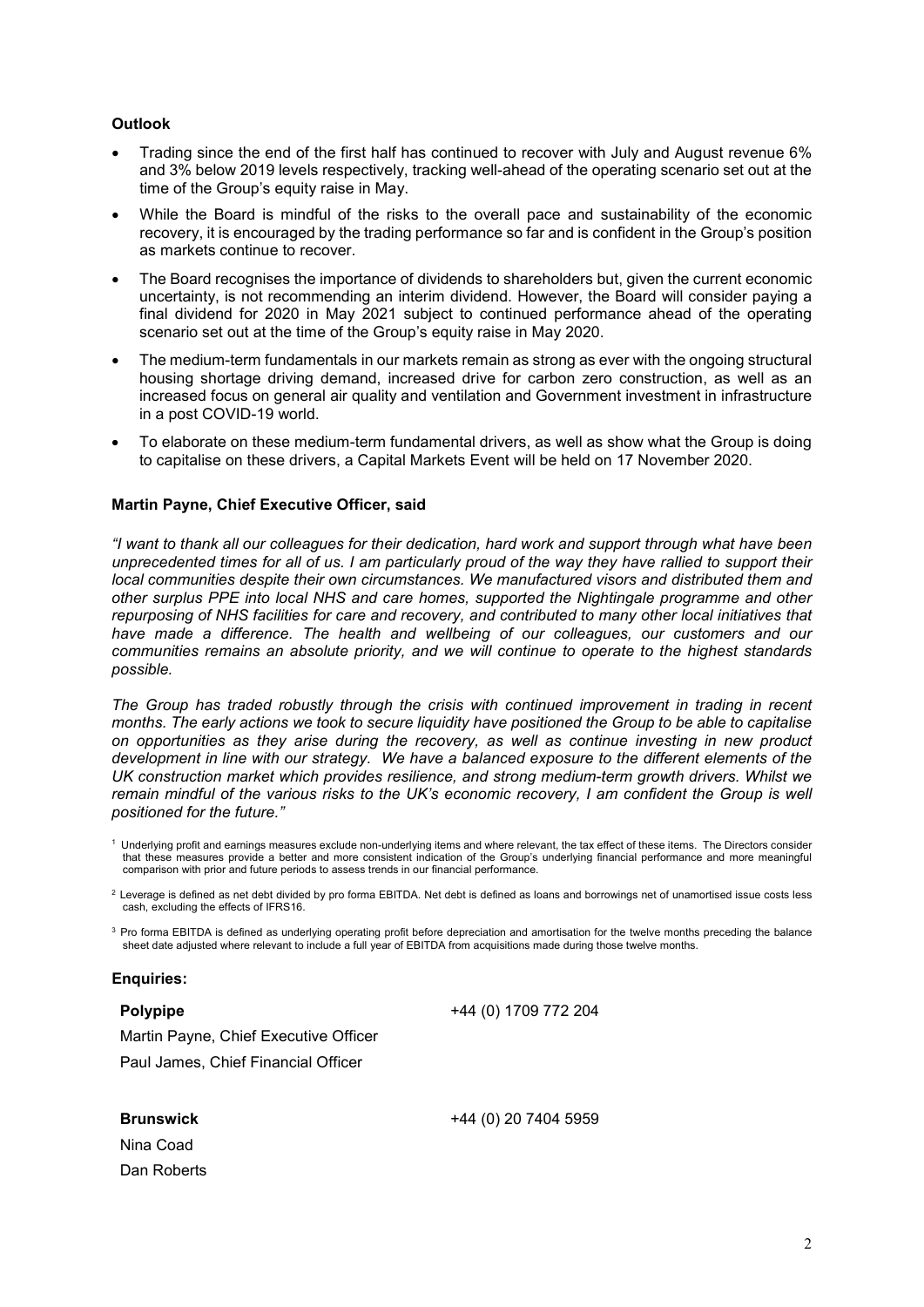### Sophia Lazarus

A copy of this report will be available on our website *[www.polypipe.com](http://www.polypipe.com/)* today from 0700hrs (BST).

There will be an analyst and investor presentation at 0830hrs (BST) on Tuesday 15 September 2020 via web-conference.

### **Web access for the slide presentation:**

The live audio webcast of the presentation with accompanying slides will be available at <https://www.investis-live.com/polypipe/5f3d4b91d9f7a00c00194608/dfdg>

We recommend you register by 0815hrs (BST).

## **Q&A:**

Questions can be asked at the end of the presentation using the below conference line:

United Kingdom (Local): 020 3936 2999

All other locations: +44 20 3936 2999

Participant Access Code: 832401

To register a question, press \*1 on phone keypad. To remove the question, press \*2

## **CAPITAL MARKETS EVENT**

## *Polypipe will host a Capital Markets Event on 17 November 2020 to update the market on strategic and operational progress within the business.*

## *Notes to Editors:*

Polypipe Group plc ("Polypipe", the "Company" or the "Group"), a leading provider of sustainable water and climate management solutions for the built environment, is the largest manufacturer in the UK, and among the ten largest manufacturers in Europe, of plastic piping systems for the residential, commercial, civils and infrastructure sectors by revenue. It is also a leading designer and manufacturer of energy efficient ventilation systems in the UK.

The Group operates from 19 facilities in total, and with over 20,000 product lines, manufactures the UK's widest range of plastic piping systems for heating, plumbing, drainage and ventilation. The Group primarily targets the UK and European building and construction markets with a presence in Italy, the Netherlands, Ireland and the Middle East and sales to specific niches in the rest of the world.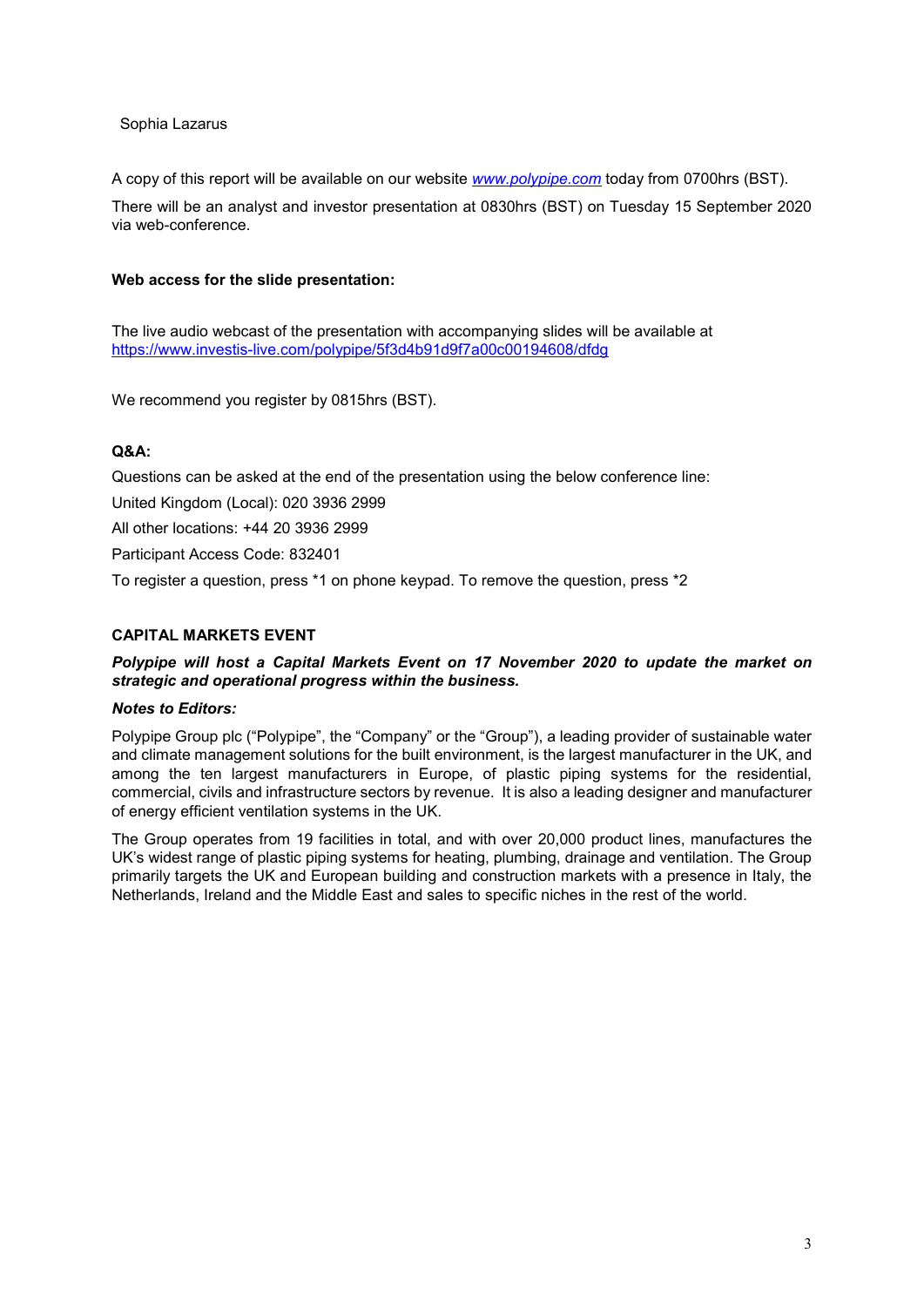# **COVID-19 – actions taken to protect the business and preserve cash**

In response to the crisis created by the COVID-19 pandemic, the Group has taken significant actions to ensure the Group's resilience.

As previously announced in updates to the market, these included preserving cash, strengthening the balance sheet and deepening liquidity to position the business well for the short and medium term:

- A £50m COVID-19 facility, a £120m equity raise and participation and drawdown of £100m under the Bank of England's Covid Corporate Financing Facility (CCFF) in May. Given the recent improvements in trading, the £100m CCFF has been repaid to the Bank of England in September 2020.
- Up to 60% of our workforce furloughed between March to August, reflecting a reduction in volumes of up to 66% during that period. Restructuring actions have now been completed to position the business for expected future demand. This included 104 redundancies, significantly fewer than the 250 at risk positions announced in July. All other employees have now returned to work. Polypipe will reimburse the Job Retention Scheme payments for those employees made redundant. The Group does not intend to utilise the Job Retention Bonus Scheme planned to be available from February 2021.
- Capital expenditure, previously expected to be approximately £28m for the financial year, was reduced to that for essential health, safety and environmental matters.
- Curtailment of all discretionary spend whilst honouring contractual payment terms with creditors, including cancellation or postponement of agency staff and consultants, negotiating temporary lease terms with some providers and agreeing return to normal (non-early) payment terms with some suppliers.
- Cancellation of 2019 final dividend, which was due for payment on 28 May 2020 with no 2020 interim dividend proposed. The Board recognises the importance of dividends to shareholders and will consider paying a final dividend for 2020 in May 2021 subject to continued performance ahead of the operating scenario set out at the time of the Group's equity raise in May 2020.
- Temporary salary and fee reductions of 20% for the Board from April 2020. Given the recent improvement in trading and the end of the Group's participation in the Government's Job Retention Scheme at the end of August, the Board will return to normal salaries and fees from September 2020 onwards.
- PAYE and NIC payments deferred until June 2020 and VAT payments deferred until March 2021.

# **Group Results**

Revenue for the six months ended 30 June 2020 was 22.3% lower than the prior year at £173.6m (2019: £223.3m). On a like-for-like basis excluding the impact of acquisitions, revenue was 25.1% lower. Overall, the first quarter was broadly on a par with 2019 with nearly all of the impact of COVID-19 occurring in Q2. At its deepest point, trading in April 2020 was 66% below the prior year across both segments. Since there has been an improving trend with June trading at a level 19% below that of June 2019. This improvement is somewhat ahead of the scenario modelling we conducted in preparation for the equity raise at the beginning of May where we forecast that the low level of trading experienced then would continue until June with a recovery only starting in the second half of the year. Trading since the end of the first half has continued to recover with July and August revenue 6% and 3% below 2019 levels, respectively.

Underlying operating profit was 73.3% lower than the prior year at £10.5m (2019: £39.3m). This represents an underlying operating margin of 6.0% (2019: 17.6%) with the decline in profitability driven by a higher than normal drop through of volume losses because of the suddenness and speed of lost trade at the end of March 2020, partly offset by the speed of management cost reduction action.

Finance costs of £3.9m (2019: £3.8m) were broadly in line with last half year as the cost of raised levels of indebtedness from the start of the crisis in March were offset by lower costs from lower levels of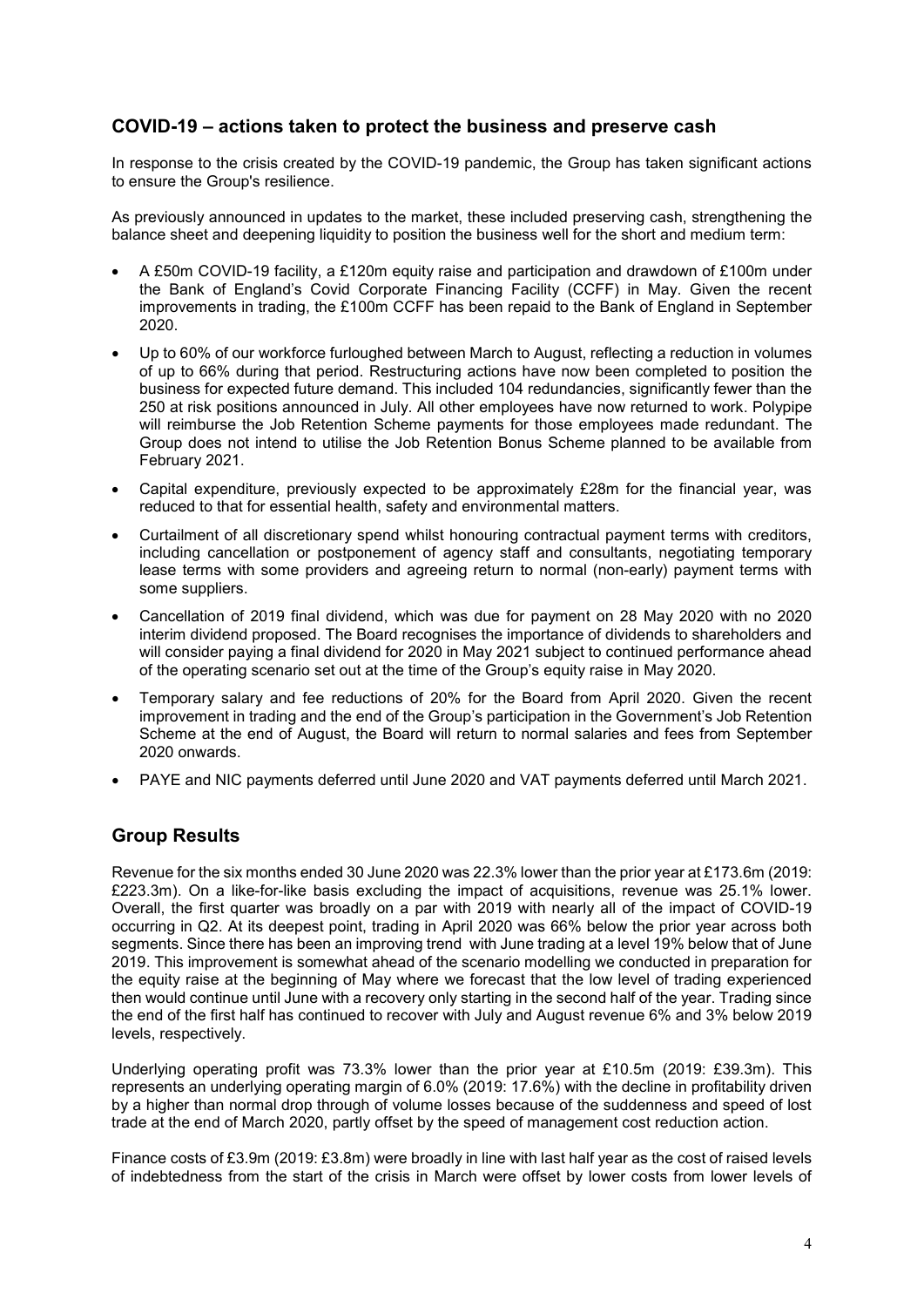borrowing in the second half of Q2. As a precaution, the Group fully drew down its £300m Revolving Credit Facility (RCF) in March and held the funds on deposit at various banks. Since the period end, £50m of the RCF has been paid down. The strengthened balance sheet means that the Group has been able to control leverage and remain within its covenants. This strength and recent improved trading allowed the Group to repay the £100m CCFF after the period end.

Non-underlying operating costs of £4.3m are driven by amortisation of intangible assets arising from acquisitions, including the acquisition of Alderburgh in 2019, and are broadly in line with these costs during the prior period (2019: £4.2m).

The total tax charge for the period was £0.9m (2019: £5.7m). The underlying tax charge of £1.1m (2019: £6.3m) represents an effective underlying tax rate of 16.7% (2019: 17.7%).

Underlying profit after tax was 81.2% lower at £5.5m (2019: £29.3m), with underlying earnings per share 82.3% lower at 2.6 pence (2019: 14.7 pence).

Including non-underlying items, profit after tax was 94.6% lower at £1.4m (2019: £25.7m) with basic earnings per share also 94.6% lower at 0.7 pence (2019: 12.9 pence).

The Board has decided not to recommend an interim dividend in order to preserve cash during the ongoing crisis. The Board recognises the importance of dividends to shareholders and will consider paying a final dividend for 2020 in May 2021 subject to continued performance ahead of the operating scenario set out at the time of the Group's equity raise in May 2020.

| <b>Revenue</b>                               |      | 2020<br>£m | 2019<br>£m | Change<br>% | Like-for-<br>like<br>Change<br>$\%$ |
|----------------------------------------------|------|------------|------------|-------------|-------------------------------------|
|                                              |      |            |            |             |                                     |
| <b>Residential Systems</b>                   |      | 92.8       | 129.0      | (28.1)      | (28.1)                              |
| Commercial and Infrastructure Systems        |      | 80.8       | 94.3       | (14.3)      | (21.2)                              |
|                                              |      | 173.6      | 223.3      | (22.3)      | (25.1)                              |
|                                              |      |            |            |             |                                     |
| <b>Underlying operating profit</b>           | 2020 |            | 2019       |             | Change                              |
|                                              | £m   | %          | £m         | $\%$        | %                                   |
| <b>Residential Systems</b>                   | 7.4  | 8.0        | 26.6       | 20.6        | (72.2)                              |
| <b>Commercial and Infrastructure Systems</b> | 3.1  | 3.8        | 12.7       | 13.5        | (75.6)                              |
|                                              | 10.5 | 6.0        | 39.3       | 17.6        | (73.3)                              |

# **Business Review**

In the middle of March, we took the decision to wind down our operations to that which was absolutely necessary for new orders relating to COVID-19 and for broader support in the economy. These included the following:

• Parts of the Group provided the National Health Service (NHS) with support to increase its capabilities to cope with the inevitable increase in COVID-19 patients. Our Nuaire business manufactured ventilators for the Royal Marsden Hospital and received urgent enquiries from many other NHS sites for this as well as other essential projects.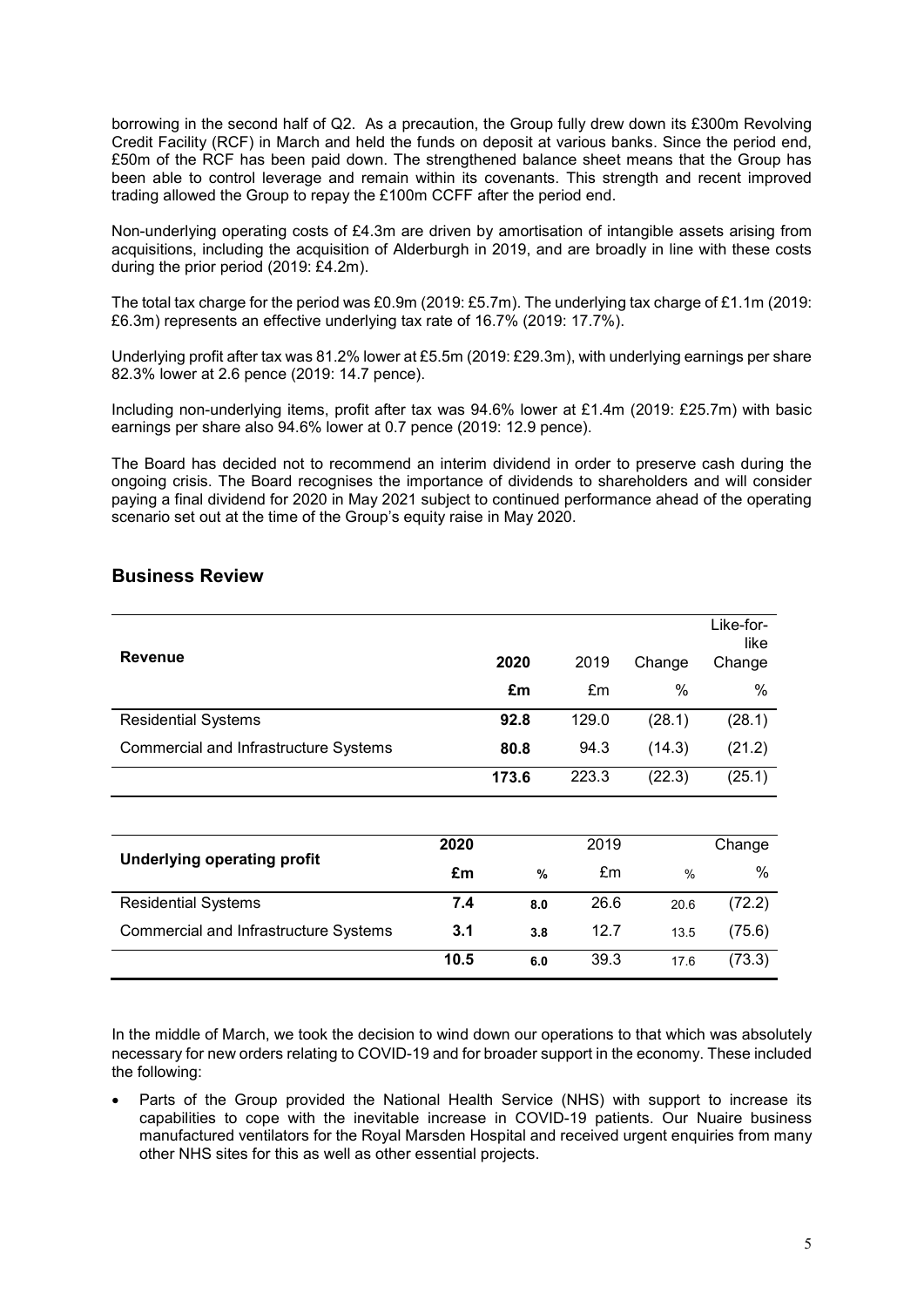- Our Building Products business was requested to manufacture special pipe for emergency medical use.
- On a wider front, we continued to supply some of our plumbing and drainage products that were needed for urgent repair and maintenance across the country for essential projects and services.

The Commercial and Infrastructure Systems segment showed the greatest resilience with many contractors returning to work during the second quarter and the Group supporting the NHS during the crisis with emergency project work. The Residential sector has shown an improving trend in recent weeks since housebuilders reopened sites and activity has picked up.

The Group experienced a revenue decline of 22.3% in the period. Commercial and Infrastructure System's decline at 14.3% was approximately half the decline in Residential Systems at 28.1%. Margin declined 1,160 basis points to 6.0% with a higher drop through of volume losses than would normally be expected because of the suddenness and scale of volume decline at the end of March.

### **RESIDENTIAL SYSTEMS**

In our Residential Systems segment, trading in the early part of the year, pre COVID-19, was in line with management expectations. COVID-19 had a significant impact on businesses across the construction industry with the sector experiencing revenue declines of more than 30%. Revenue in our Residential Systems sector was 28.1% lower than the prior year at £92.8m (2019: £129.0m). This was a credible performance given the challenges faced by the UK construction industry. Price increases of approximately 3% were implemented early in the year. There was a sharp volume decline in the first half of the year as the industry moved quickly to close construction sites. Recovery in the sector in Q2 was subdued, reflecting the shutdown of the new house build market for much of April and May, followed by a more measured return to work.

Residential Systems delivered an underlying operating profit of £7.4m, a reduction of 72.2% on the prior year (2019: £26.6m) representing an operating margin of 8.0% (2019: 20.6%).

Our innovative product design continued to gain industry recognition. Manthorpe Building Products was successful at the 2020 Housebuilder Product Awards, winning the category for 'Best Brand-New Product' with their innovative fire-retardant Redshield Cavity Barriers. Our Surestop business was also recognised at the 2020 Housebuilder Product Awards, winning the 'Best Internal / Interior Product' with their i-water control product, which helps protect properties from the effects of water damage.

## **COMMERCIAL AND INFRASTRUCTURE SYSTEMS**

The segment demonstrated its resilience during lockdown. Whilst the majority of contractors ceased operations, many continued to work on essential Government infrastructure projects, and we supplied plumbing and drainage products for urgent repair and maintenance across the country. The segment is recovering well as the Government continues to invest in the UK's infrastructure.

Revenue in our Commercial and Infrastructure Systems segment, was 14.3% lower than the prior period at £80.8m (2019: £94.3m), and 21.2% lower on a like-for-like basis. This is a relatively strong performance considering the impact COVID-19 has had on the wider construction industry. UK revenue was 23.0% lower on a like-for-like basis. Overseas revenue was 15.2% lower on a like-for-like basis, reflecting the global scale of COVID-19. Alderburgh, acquired in October 2019, had a good start to the year and is recovering well, particularly in Ireland as construction sites continue to reopen.

Commercial and Infrastructure Systems delivered an underlying operating profit of £3.1m (2019: £12.7m), representing an operating margin of 3.8% (2019: 13.5%).

We continue to invest in innovative and sustainable projects, such as the next generation of our Polysewer PVCu structured wall sewer pipes and fittings an alternative to the more traditional concrete and metal alternatives.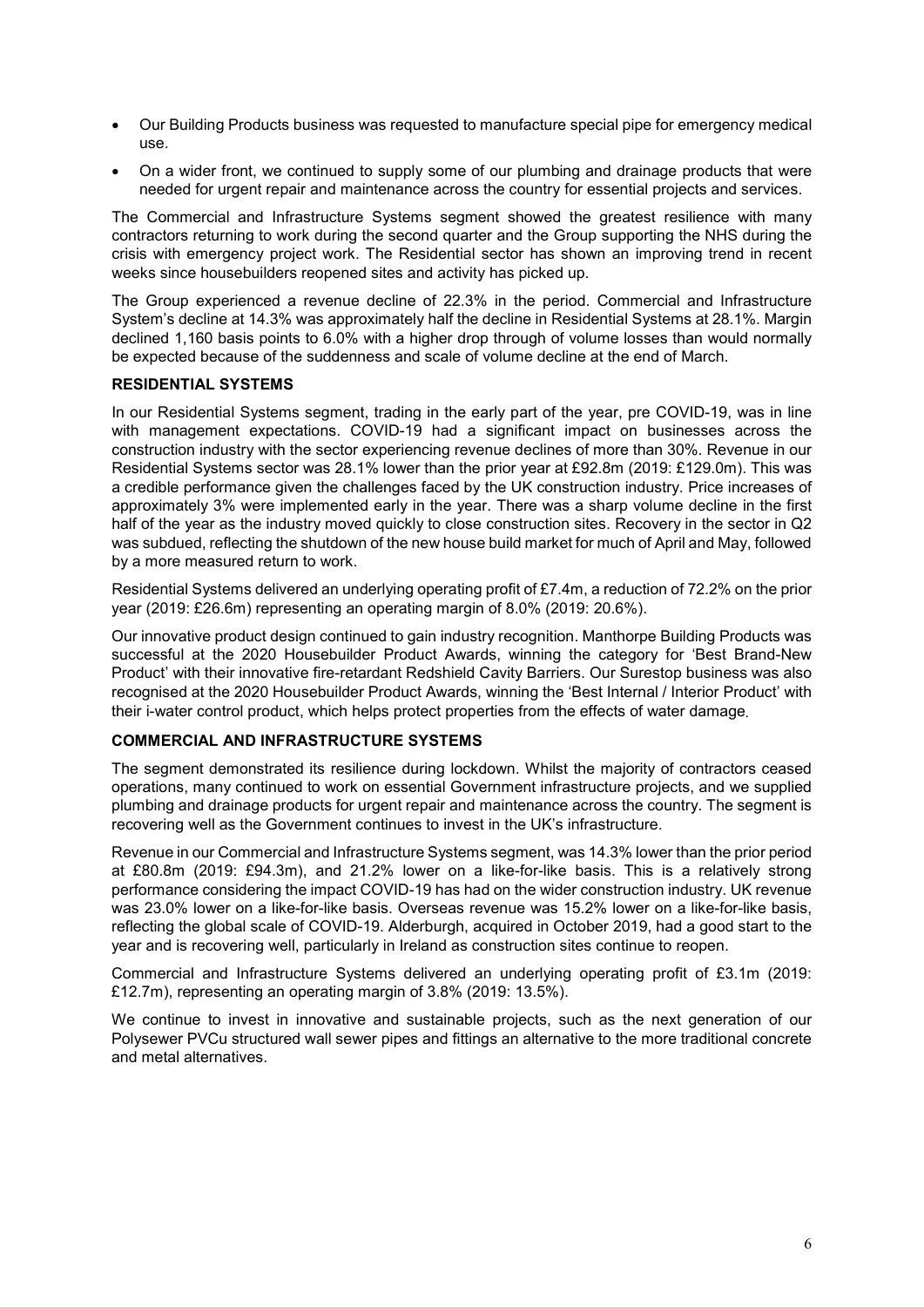## **BOARD UPDATE**

Glen Sabin has indicated his intention to step down from the Board and the Company during 2021. Glen has been with the Group for 15 years, the last three of which have been on the Board as Chief Operating Officer. A recruitment process to find a replacement has commenced, and a further announcement will be made in due course.

### **OUTLOOK**

Since the end of the first half the recovery trend has continued with July and August revenue 6% and 3% below 2019 levels, respectively and this is well-ahead of our operating scenario modelling set out at the time of the Group's equity raise in May 2020. The housing market has recovered somewhat faster and stronger than anticipated earlier in the year, helped by the Government's welcomed support for the sector. Contractors have returned to complete commercial and infrastructure projects, and in particular enquiries for ventilation upgrades have been noticeable as both public and private clients look to mitigate risk in a post COVID-19 world. The macroeconomic situation still remains uncertain though, with rising unemployment likely to have some impact on our markets into 2021

The Group has a balanced exposure to the different elements of the UK construction market, which provides resilience, and a clear strategy underpinned by strong medium-term growth drivers. The actions we have taken to improve liquidity leave us with a robust balance sheet with the ability to continue investing in the Group and capitalise on opportunities should they arise. Whilst we remain vigilant to the short-term risks of a second spike and the impacts of leaving the EU, the Board is confident that the Group is well-positioned for the future.

# **Financial Review**

### *Finance Costs*

Net underlying finance costs for the six months ended 30 June 2020 of £3.9m were just £0.2m higher than 2019. At the start of the crisis, the Group drew down its entire £300m RCF and placed funds on deposit with syndicate banks as a risk mitigation measure. The higher costs of doing this were mostly offset by the deployment of proceeds from the equity placing substantially reducing borrowing on the RCF and therefore interest costs in the second half of Q2. Interest is payable on the Group's revolving credit facility at LIBOR plus an interest rate margin ranging from 0.90% to 2.75% depending on leverage. The interest rate margin at 30 June 2020 was 1.65% (2019: 1.65%). The coupon rate on the Group's Euro-Commercial Paper is fixed at 0.65% per annum.

The unrealised mark to market adjustment onforward interest rate swaps at 30 June 2020 was £0.1m adverse (31 December 2019: £0.5m adverse). The movement of £0.4m favourable in the period is included in the Group Statement of Comprehensive Income.

### *Taxation*

The Group's tax charge for the six months ended 30 June 2020 was £0.9m (2019: £5.7m). The underlying tax rate (underlying tax: underlying profit) has been provided at the estimated full year rate of 16.7% (2019 full year: 16.8%).

### *Dividend*

On 25 March 2020, the Group announced that it was implementing a range of precautionary measures in response to the adverse impact on both revenues and profits as a consequence of COVID-19. The Board recognises the importance of dividends to shareholders and will consider paying a final dividend for 2020 in May 2021 subject to continued performance ahead of the operating scenario set out at the time of the Group's equity raise in May 2020.

### *Cash Flow and Net Debt*

Cash generated from operations during the period amounted to an outflow of £15.7m (2019: £21.7m inflow). This result includes a working capital outflow of £35.2m (2019: £27.8m). A first half working capital outflow is a normal feature of the Group's annual working capital cycle and arises primarily from rebate settlements. The working capital outflow for the current period is higher than the same period last year due to the timing of rebate settlements. It is expected that working capital will return to normal levels in the second half of the year.

Capital expenditure of £8.5m (2019: £9.0m) was £0.6m higher than depreciation. Following the COVID-19 outbreak, capital expenditure was severely curtailed. The full year 2020 expected spend is £22m. Focus has been on key commercial and innovation lead projects.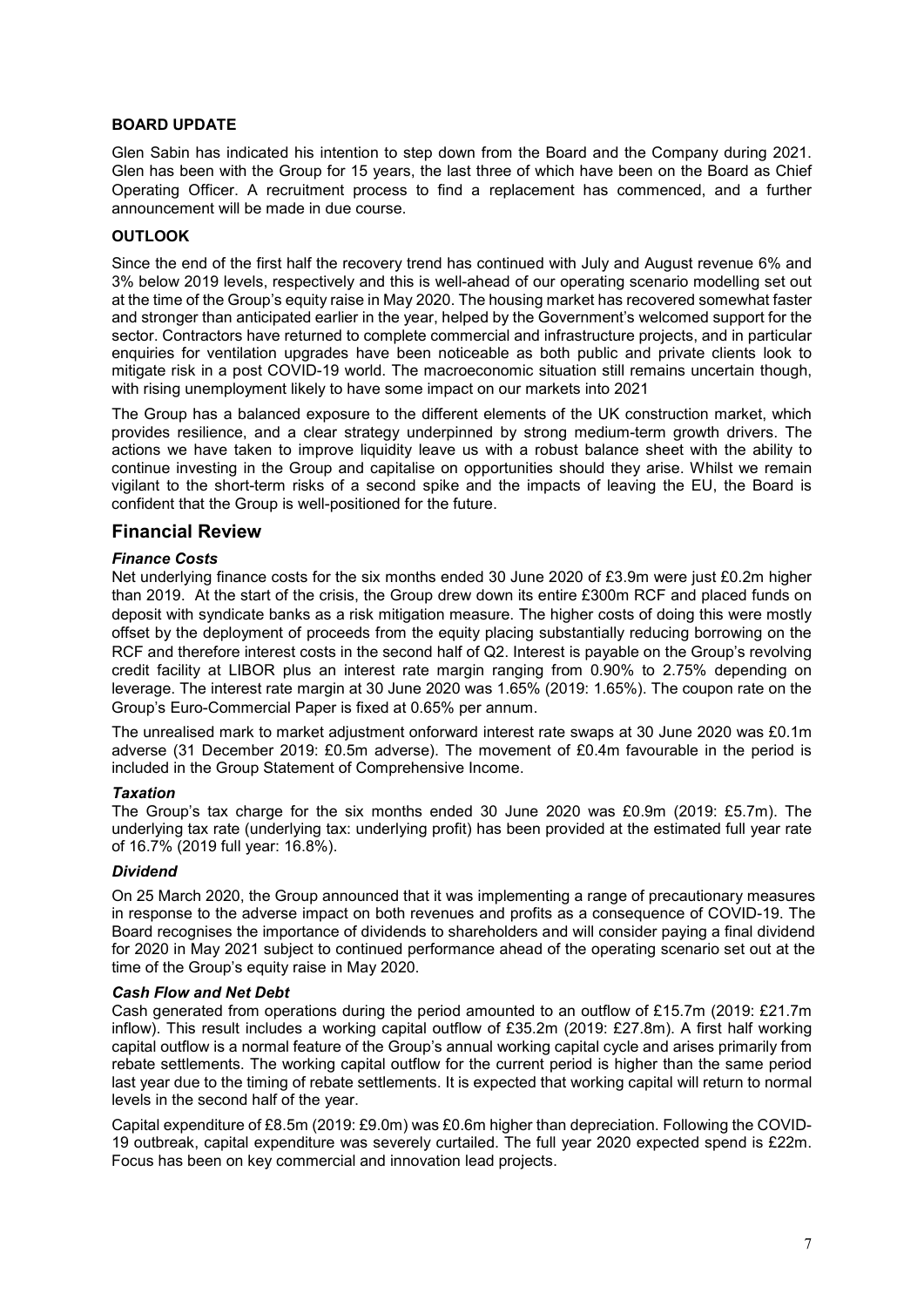Net debt (including unamortised debt issue costs but excluding the effects of IFRS16 capitalisation) at 30 June 2020 was £71.2m (2019: £178.5m). The strengthened balance sheet means that the Group has been able to control leverage and remain within its covenants. Leverage at 1.1 times pro forma EBITDA compares to 1.8 times pro forma EBITDA at 30 June 2019 and 1.5 times pro forma EBITDA at 31 December 2019.

## *Going Concern*

The Group continues to meet its day-to-day working capital and other funding requirements through a combination of long-term funding and cash deposits. The Group's bank financing facilities consists of a £300m RCF, with an extended committed COVID-19 facility of £50m. £125.2m of the RCF and the COVID-19 facility of £50.0m were undrawn at 30 June 2020. The Group issued commercial paper under the CCFF to the value of £100m, maturing on 12 March 2021 but was repaid after the period end. Cash balances of a further £101.7m as at 30 June 2020 gives total facility headroom of £376.9m.

On 4 May 2020, a revised RCF was signed with the syndicate banks that had the following key amendments:

- A newly negotiated £50m COVID-19 facility with a 12-month term expiring in May 2021, leaving the Group with £350m of committed revolving credit facilities for the period to May 2021 and £300m for the period from May 2021 to November 2023
- Deferral of June leverage covenant testing.
- Increased permitted financial indebtedness of £100m to be able to more fully utilise the CCFF.

On 14 May the Group drew down £100m under the CCFF and issued Euro-Commercial Paper to the Bank of England. Funds were settled on 15 May and on 19 May the Bank of England issued revised guidance in relation to the CCFF in relation to which the key points were:

- From 4 June 2020, the Bank of England would publish a publicly accessible list of companies who had issued commercial paper (issuer and amount outstanding).
- For companies issuing commercial paper beyond 19 May 2021, the issuer would have to commit to restraining dividends, share buy backs and executive pay while the commercial paper was outstanding.
- The commercial paper could be redeemed and repaid prior to its original maturity with no penalty.

The Group is not affected by these constraints due to the early maturity, however the CCFF has now been repaid.

After making enquiries, the Directors have a reasonable expectation that the Group has adequate resources to continue its operational existence for the foreseeable future and for a period of at least twelve months from the date of this report. Accordingly, the Board continues to adopt and consider appropriate the going concern basis in preparing the condensed set of consolidated financial statements.

### *Principal Risks and Uncertainties*

The Board continually assesses and monitors the key risks of the business and Polypipe has developed a risk management framework to identify, report, and manage its principal risks and uncertainties. The principal risks and uncertainties that could have a material impact on the Group's performance and prospects, and the mitigating activities which are aimed at reducing the impact or likelihood of a major risk materialising, have not changed from those which are set out in detail in the principal risks and uncertainties section of our 2019 Annual Report and Accounts.

These principal risks and uncertainties cover raw material prices; business disruption, including pandemics; reliance on key customers; recruitment and retention of key personnel; economic conditions; Government action and policies; Environmental regulations and other obligations relating to environmental matters; product liability; information systems; acquisitions; financial risk management (foreign currency exchange risk, credit risk, liquidity risk and interest rate cash flow risk) and the UK's withdrawal from the EU (Brexit).

A copy of the 2019 Annual Report and Accounts is available on the Company's website [www.polypipe.com.](http://www.polypipe.com/)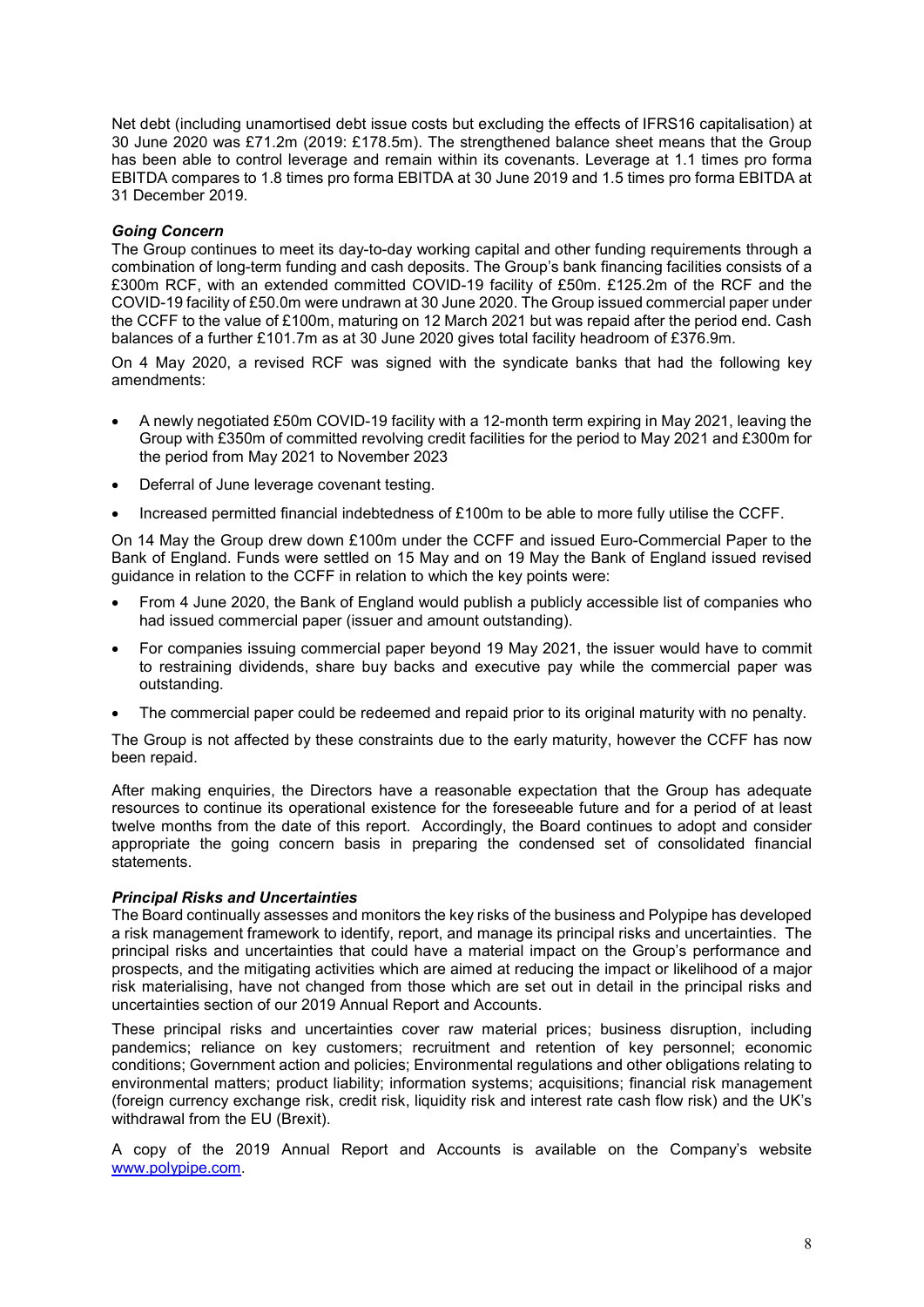### **Forward-Looking Statements**

This report contains various forward-looking statements that reflect management's current views with respect to future events and financial and operational performance. These forward-looking statements involve known and unknown risks, uncertainties, assumptions, estimates and other factors, which may be beyond the Group's control and which may cause actual results or performance to differ materially from those expressed or implied from such forward-looking statements. All statements (including forward-looking statements) contained herein are made and reflect knowledge and information available as of the date of preparation of this report and the Group disclaims any obligation to update any forward-looking statements, whether as a result of new information, future events or results or otherwise. There can be no assurance that forward-looking statements will prove to be accurate, as actual results and future events could differ materially from those anticipated in such statements. Accordingly, readers should not place undue reliance on forward-looking statements due to the inherent uncertainty therein. Nothing in this report should be construed as a profit forecast.

### **Directors' Responsibility Statement**

We confirm that to the best of our knowledge:

- The condensed set of consolidated financial statements has been prepared in accordance with International Accounting Standard (IAS) 34, Interim Financial Reporting, as adopted by the European Union; and
- The Interim Management Report includes a fair review of the information required by:
	- (a) DTR 4.2.7R of the Disclosure Guidance and Transparency Rules, being an indication of important events that have occurred during the first six months of the financial year and their impact on the condensed set of consolidated financial statements; and a description of the principal risks and uncertainties for the remaining six months of the financial year; and
	- (b) DTR 4.2.8R of the Disclosure Guidance and Transparency Rules, being related party transactions that have taken place in the first six months of the current financial year and that have materially affected the financial position or performance of the entity during that period; and any changes in the related party transactions described in the last Annual Report and Accounts that could do so.

This report was approved by the Board of Directors on 15 September 2020 and is available on the Company's website [www.polypipe.com.](http://www.polypipe.com/)

The Directors of the Company are:

| Ron Marsh           | Chairman                                               |
|---------------------|--------------------------------------------------------|
| <b>Martin Payne</b> | <b>Chief Executive Officer</b>                         |
| Paul James          | <b>Chief Financial Officer</b>                         |
| <b>Glen Sabin</b>   | <b>Chief Operating Officer</b>                         |
| Paul Dean           | Non-executive Director (Retiring 15 September 2020)    |
| Mark Hammond        | Non-executive Director and Senior Independent Director |
| Louise Hardy        | Non-executive Director                                 |
| Lisa Scenna         | Non-executive Director                                 |
| Louise Brooke-Smith | Non-executive Director                                 |

By order of the Board:

**M K Payne P A James Chief Executive Officer Chief Financial Officer**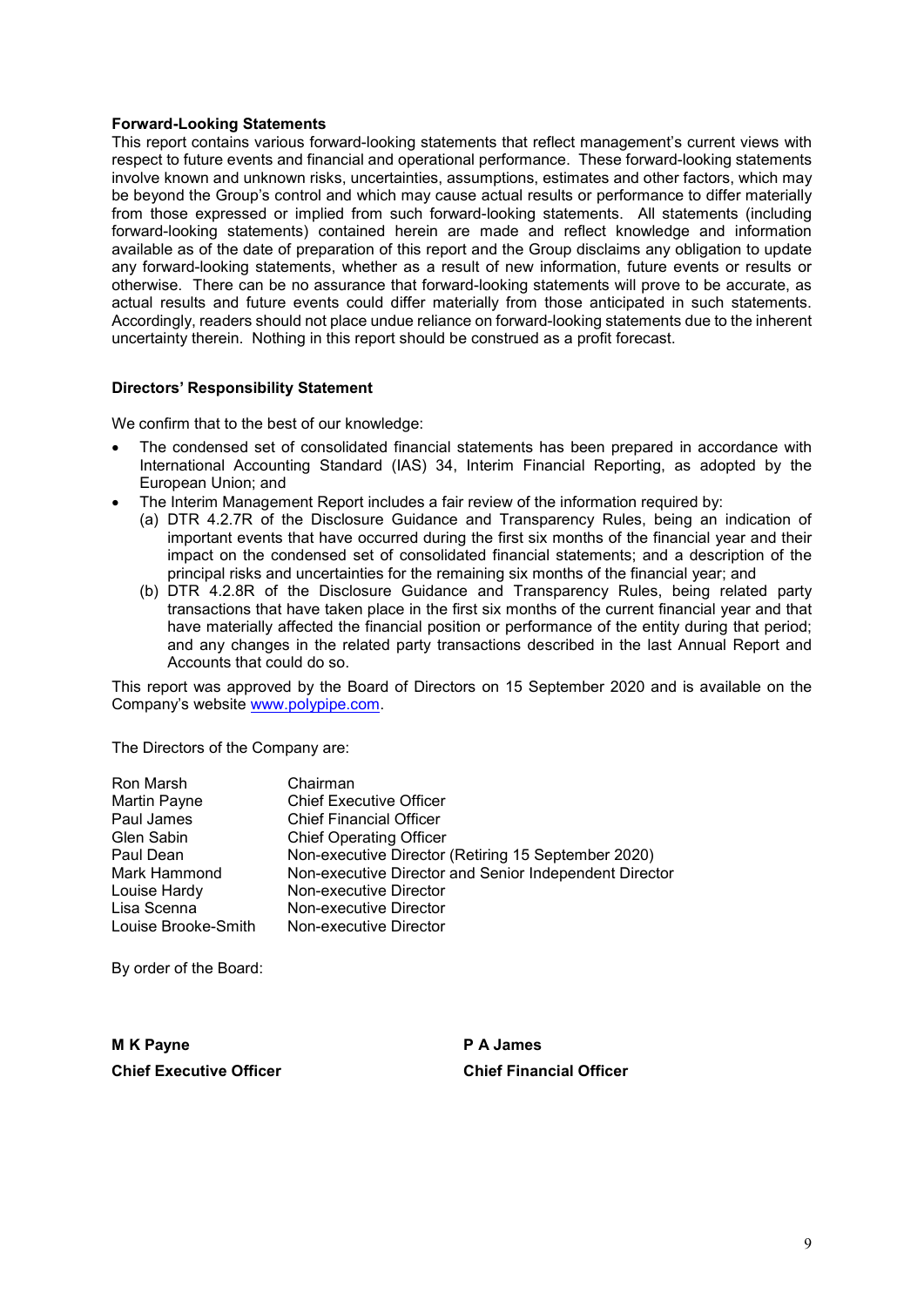# **INTERIM GROUP INCOME STATEMENT**

**for the six months ended 30 June 2020 (unaudited)**

|                                                                                           | <b>Notes</b>   | Six months ended 30 June 2020 |                          |              | Six months ended 30 June 2019 |                          |             |
|-------------------------------------------------------------------------------------------|----------------|-------------------------------|--------------------------|--------------|-------------------------------|--------------------------|-------------|
|                                                                                           |                |                               | Non-                     |              |                               | Non-                     |             |
|                                                                                           |                | <b>Underlying</b>             | <b>Underlying</b>        | <b>Total</b> | Underlying                    | Underlying               | Total       |
| <b>Revenue</b>                                                                            | 3              | £m<br>173.6                   | £m                       | £m<br>173.6  | £m<br>223.3                   | £m                       | £m<br>223.3 |
| Cost of sales                                                                             |                |                               |                          |              |                               |                          |             |
|                                                                                           |                | (110.3)                       | $\overline{\phantom{a}}$ | (110.3)      | (127.9)                       | $\overline{\phantom{a}}$ | (127.9)     |
| <b>Gross profit</b>                                                                       |                | 63.3                          | ٠                        | 63.3         | 95.4                          |                          | 95.4        |
| Selling and<br>distribution costs                                                         |                | (31.0)                        |                          | (31.0)       | (35.9)                        |                          | (35.9)      |
| Administration                                                                            |                | (21.8)                        | (0.3)                    | (22.1)       | (20.2)                        | (0.4)                    | (20.6)      |
| expenses                                                                                  |                |                               |                          |              |                               |                          |             |
| <b>Trading profit</b>                                                                     |                | 10.5                          | (0.3)                    | 10.2         | 39.3                          | (0.4)                    | 38.9        |
| Amortisation of                                                                           |                |                               |                          |              |                               |                          |             |
| intangible assets                                                                         |                |                               | (4.0)                    | (4.0)        |                               | (3.7)                    | (3.7)       |
| <b>Operating profit</b>                                                                   | 3              | 10.5                          | (4.3)                    | 6.2          | 39.3                          | (4.1)                    | 35.2        |
| Finance costs                                                                             | 3, 5           | (3.9)                         |                          | (3.9)        | (3.7)                         | (0.1)                    | (3.8)       |
| Profit before tax                                                                         |                | 6.6                           | (4.3)                    | 2.3          | 35.6                          | (4.2)                    | 31.4        |
| Income tax                                                                                | 6              | (1.1)                         | 0.2                      | (0.9)        | (6.3)                         | 0.6                      | (5.7)       |
| <b>Profit for the</b><br>period attributable<br>to the owners of<br>the parent<br>company |                | 5.5                           | (4.1)                    | 1.4          | 29.3                          | (3.6)                    | 25.7        |
|                                                                                           |                |                               |                          |              |                               |                          |             |
| Basic earnings per<br>share (pence)                                                       | 7              |                               |                          | 0.7          |                               |                          | 12.9        |
| Diluted earnings<br>per share (pence)                                                     | $\overline{7}$ |                               |                          | 0.7          |                               |                          | 12.7        |
| Dividend per share<br>(pence) - interim                                                   | 8              |                               |                          |              |                               |                          | 4.0         |

Non-underlying items are presented separately and are detailed in Note 4.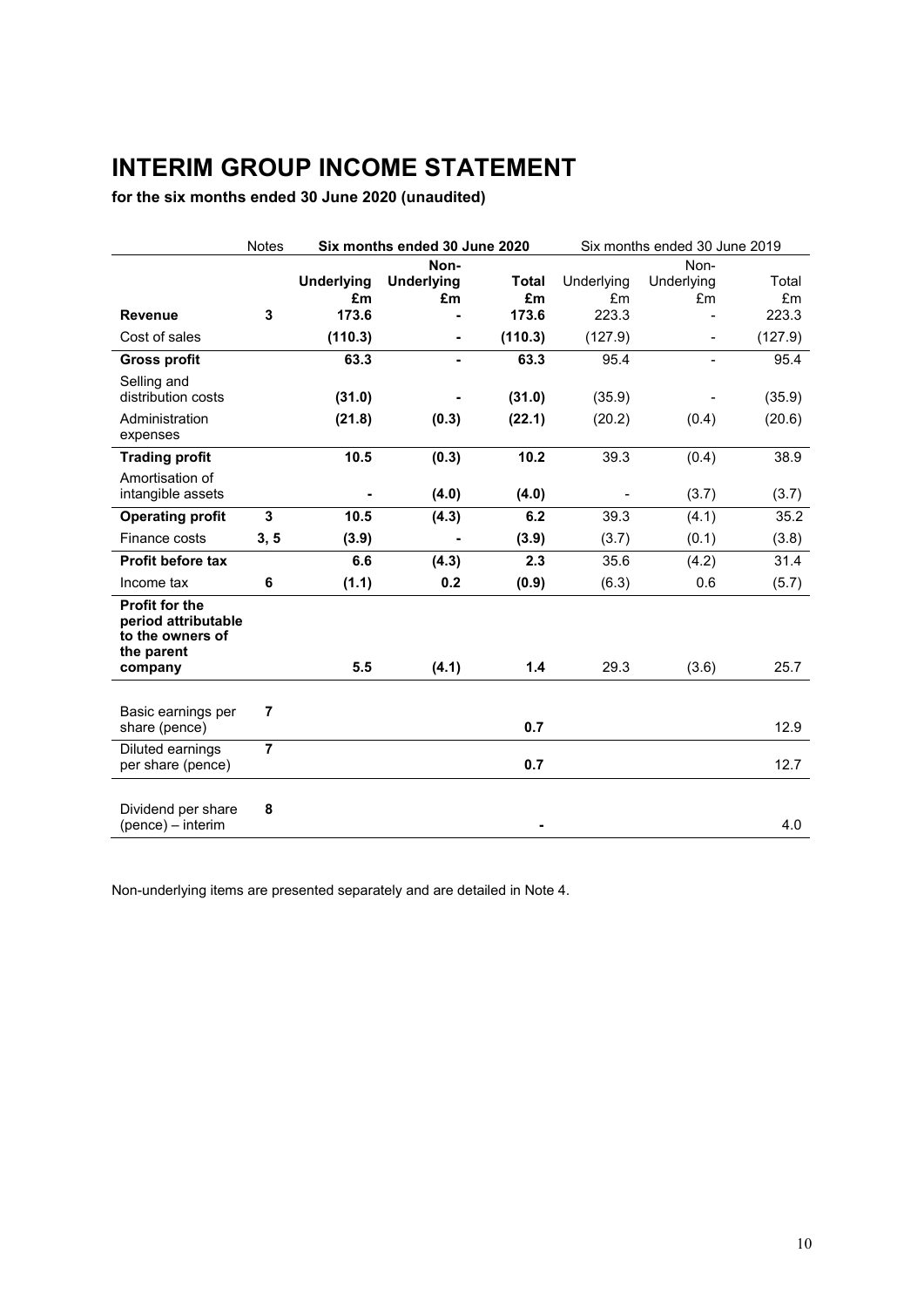# **INTERIM GROUP STATEMENT OF COMPREHENSIVE INCOME**

**for the six months ended 30 June 2020 (unaudited)**

|                                                                                               | <b>Six months</b><br>ended 30<br><b>June 2020</b> | Six months<br>ended 30<br>June 2019 |
|-----------------------------------------------------------------------------------------------|---------------------------------------------------|-------------------------------------|
|                                                                                               | £m                                                | £m                                  |
| Profit for the period attributable to the owners of the parent company                        | 1.4                                               | 25.7                                |
| Other comprehensive income:                                                                   |                                                   |                                     |
| Items which may be reclassified subsequently to the income statement:                         |                                                   |                                     |
| Exchange differences on translation of foreign operations                                     | 0.5                                               |                                     |
| Effective portion of changes in fair value of interest rate swaps                             | 0.4                                               | 0.2                                 |
| Effective portion of changes in fair value of forward foreign currency derivatives            |                                                   | 0.1                                 |
| Tax relating to items which may be reclassified subsequently to the income<br>statement       | (0.1)                                             | (0.1)                               |
| Other comprehensive income for the period net of tax                                          | 0.8                                               | 0.2                                 |
| Total comprehensive income for the period attributable to the owners of<br>the parent company | 2.2                                               | 25.9                                |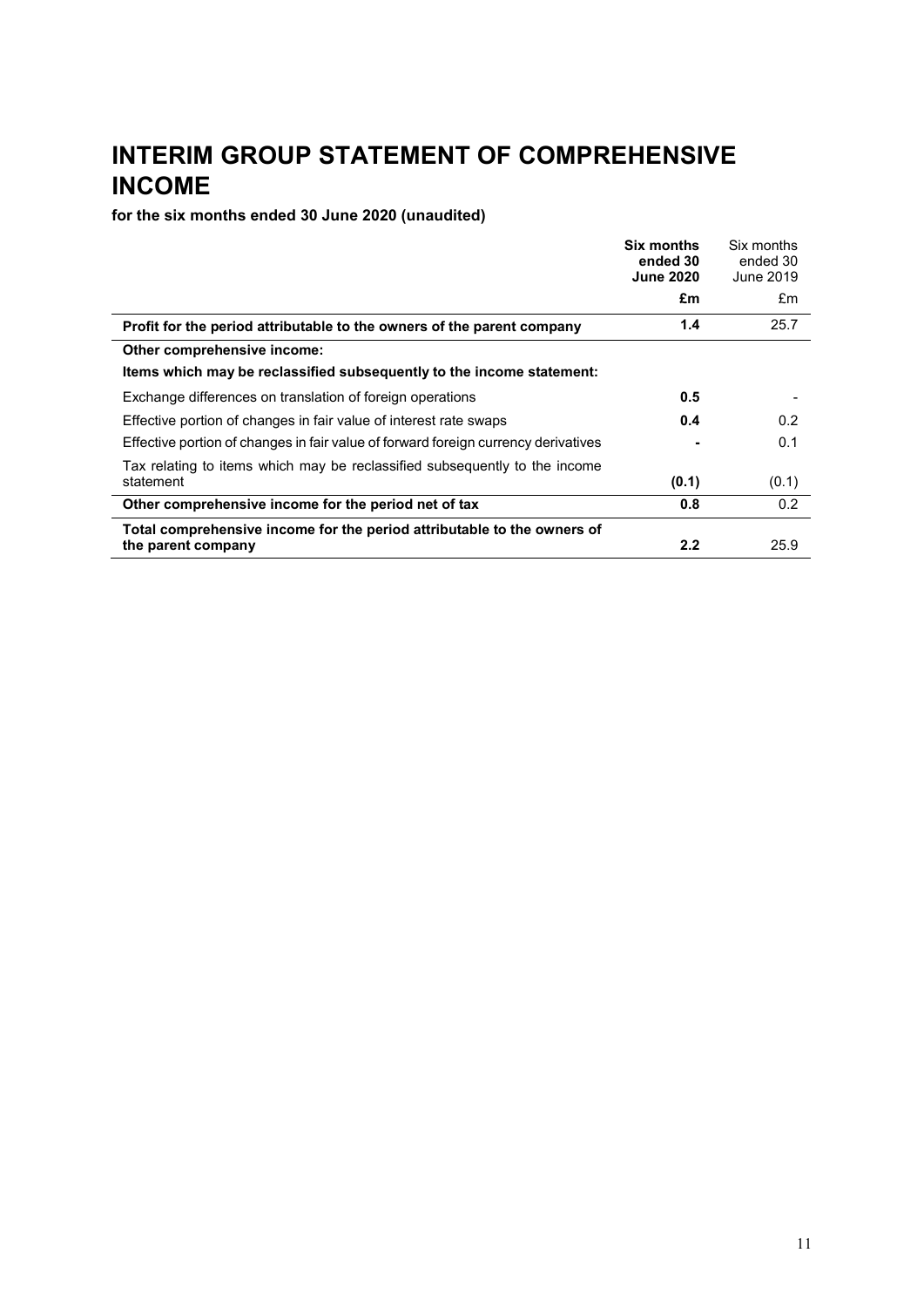# **INTERIM GROUP BALANCE SHEET**

**at 30 June 2020 (unaudited)**

|                                        |              | 30 June 2020 | 30 June 2019 | 31 December |
|----------------------------------------|--------------|--------------|--------------|-------------|
|                                        | <b>Notes</b> |              |              | 2019        |
|                                        |              | £m           | £m           | £m          |
| <b>Non-current assets</b>              |              |              |              |             |
| Property, plant and equipment          |              | 126.9        | 119.0        | 125.8       |
| Right-of-use assets                    |              | 13.5         | 12.7         | 14.8        |
| Intangible assets                      |              | 397.8        | 398.2        | 401.8       |
| <b>Total non-current assets</b>        |              | 538.2        | 529.9        | 542.4       |
| <b>Current assets</b>                  |              |              |              |             |
| Inventories                            |              | 55.8         | 61.9         | 59.7        |
| Trade and other receivables            |              | 60.2         | 57.7         | 40.8        |
| Income tax receivable                  |              | 2.5          |              |             |
| Cash and cash equivalents              |              | 201.7        | 43.0         | 47.7        |
| <b>Total current assets</b>            |              | 320.2        | 162.6        | 148.2       |
| <b>Total assets</b>                    |              | 858.4        | 692.5        | 690.6       |
|                                        |              |              |              |             |
| <b>Current liabilities</b>             |              |              |              |             |
| Trade and other payables               |              | (78.1)       | (95.4)       | (97.5)      |
| Loans and borrowings                   | 9            | (99.5)       |              |             |
| Lease liabilities                      | 9            | (3.3)        | (3.2)        | (2.9)       |
| Deferred and contingent consideration  |              | (1.5)        | (1.5)        | (3.4)       |
| Derivative financial instruments       |              | (0.1)        | (0.8)        | (0.5)       |
| Income tax payable                     |              |              | (6.8)        | (3.8)       |
| <b>Total current liabilities</b>       |              | (182.5)      | (107.7)      | (108.1)     |
|                                        |              |              |              |             |
| <b>Non-current liabilities</b>         |              |              |              |             |
| Loans and borrowings                   | 9            | (173.4)      | (221.5)      | (197.7)     |
| Lease liabilities                      | 9            | (10.2)       | (9.5)        | (11.9)      |
| Deferred and contingent consideration  |              |              | (0.6)        |             |
| Other liabilities                      |              | (0.9)        | (0.7)        | (1.0)       |
| Deferred income tax liabilities        |              | (11.0)       | (9.9)        | (10.5)      |
| <b>Total non-current liabilities</b>   |              | (195.5)      | (242.2)      | (221.1)     |
| <b>Total liabilities</b>               |              | (378.0)      | (349.9)      | (329.2)     |
| <b>Net assets</b>                      |              | 480.4        | 342.6        | 361.4       |
|                                        |              |              |              |             |
| <b>Capital and reserves</b>            |              |              |              |             |
| Equity share capital                   |              | 0.2          | 0.2          | 0.2         |
| Capital redemption reserve             |              | $1.1$        | 1.1          | 1.1         |
| Own shares                             |              |              | (3.2)        |             |
| Hedging reserve                        |              | (0.1)        | (0.7)        | (0.4)       |
| Foreign currency retranslation reserve |              | 0.6          | 0.5          | 0.1         |
| Other reserves                         | 9            | 116.5        |              |             |
| Retained earnings                      |              | 362.1        | 344.7        | 360.4       |
| <b>Total equity</b>                    |              | 480.4        | 342.6        | 361.4       |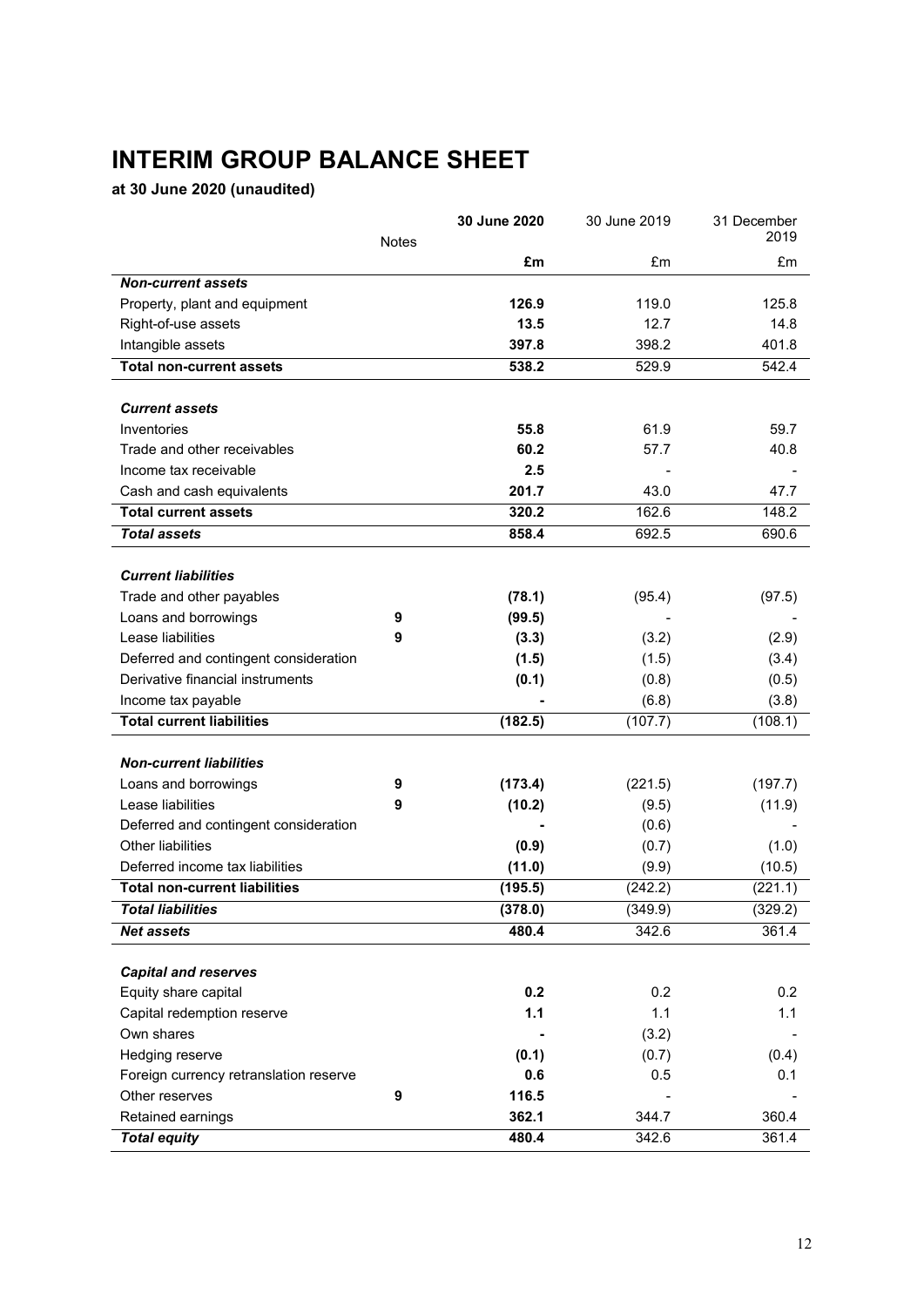# **INTERIM GROUP STATEMENT OF CHANGES IN EQUITY**

**for the six months ended 30 June 2020 (unaudited)**

|                                                | Equity<br>share<br>capital | Capital<br>redemption<br>reserve | Own<br>shares  | Hedging<br>reserve | Foreign<br>currency<br>retranslation<br>reserve | Other<br>reserves        | <b>Retained</b><br>earnings | Total<br>equity |
|------------------------------------------------|----------------------------|----------------------------------|----------------|--------------------|-------------------------------------------------|--------------------------|-----------------------------|-----------------|
|                                                | £m                         | £m                               | £m             | £m                 | £m                                              | £m                       | £m                          | £m              |
| Six months ended 30 June 2020                  |                            |                                  |                |                    |                                                 |                          |                             |                 |
| <b>Opening balance</b>                         | 0.2                        | 1.1                              |                | (0.4)              | 0.1                                             |                          | 360.4                       | 361.4           |
| Profit for the period                          |                            |                                  |                | $\blacksquare$     | $\blacksquare$                                  |                          | 1.4                         | 1.4             |
| Other comprehensive income                     |                            |                                  |                | 0.3                | 0.5                                             |                          |                             | 0.8             |
| Total comprehensive income for<br>the period   |                            |                                  |                | 0.3                | 0.5                                             |                          | 1.4                         | 2.2             |
| Issue of share capital                         |                            |                                  |                |                    |                                                 | 120.0                    |                             | 120.0           |
| Transaction costs on issue of share<br>capital |                            |                                  |                | ٠                  |                                                 | (3.5)                    | $\blacksquare$              | (3.5)           |
| Share-based payments charge                    |                            |                                  |                |                    |                                                 |                          | 0.6                         | 0.6             |
| Share-based payments settled                   |                            |                                  |                |                    |                                                 |                          | 0.1                         | 0.1             |
| Share-based payments excess tax<br>benefit     |                            |                                  |                |                    |                                                 |                          | (0.4)                       | (0.4)           |
| <b>Closing balance</b>                         | 0.2                        | $1.1$                            | $\blacksquare$ | (0.1)              | 0.6                                             | 116.5                    | 362.1                       | 480.4           |
| Six months ended 30 June 2019                  |                            |                                  |                |                    |                                                 |                          |                             |                 |
| <b>Opening balance</b>                         | 0.2                        | 1.1                              | (3.8)          | (0.9)              | 0.5                                             | $\overline{a}$           | 334.1                       | 331.2           |
| Profit for the period                          |                            |                                  |                | $\overline{a}$     |                                                 | ۰.                       | 25.7                        | 25.7            |
| Other comprehensive income                     |                            |                                  |                | 0.2                |                                                 |                          |                             | 0.2             |
| Total comprehensive income for<br>the period   |                            |                                  |                | 0.2                |                                                 |                          | 25.7                        | 25.9            |
| Dividends paid                                 |                            |                                  |                |                    |                                                 | $\overline{\phantom{m}}$ | (15.7)                      | (15.7)          |
| Share-based payments charge                    |                            |                                  |                |                    |                                                 |                          | 0.8                         | 0.8             |
| Share-based payments settled                   |                            |                                  | 0.6            |                    |                                                 |                          | (0.6)                       |                 |
| Share-based payments excess tax<br>benefit     |                            |                                  |                |                    |                                                 |                          | 0.4                         | 0.4             |
| <b>Closing balance</b>                         | 0.2                        | 1.1                              | (3.2)          | (0.7)              | 0.5                                             | $\overline{\phantom{0}}$ | 344.7                       | 342.6           |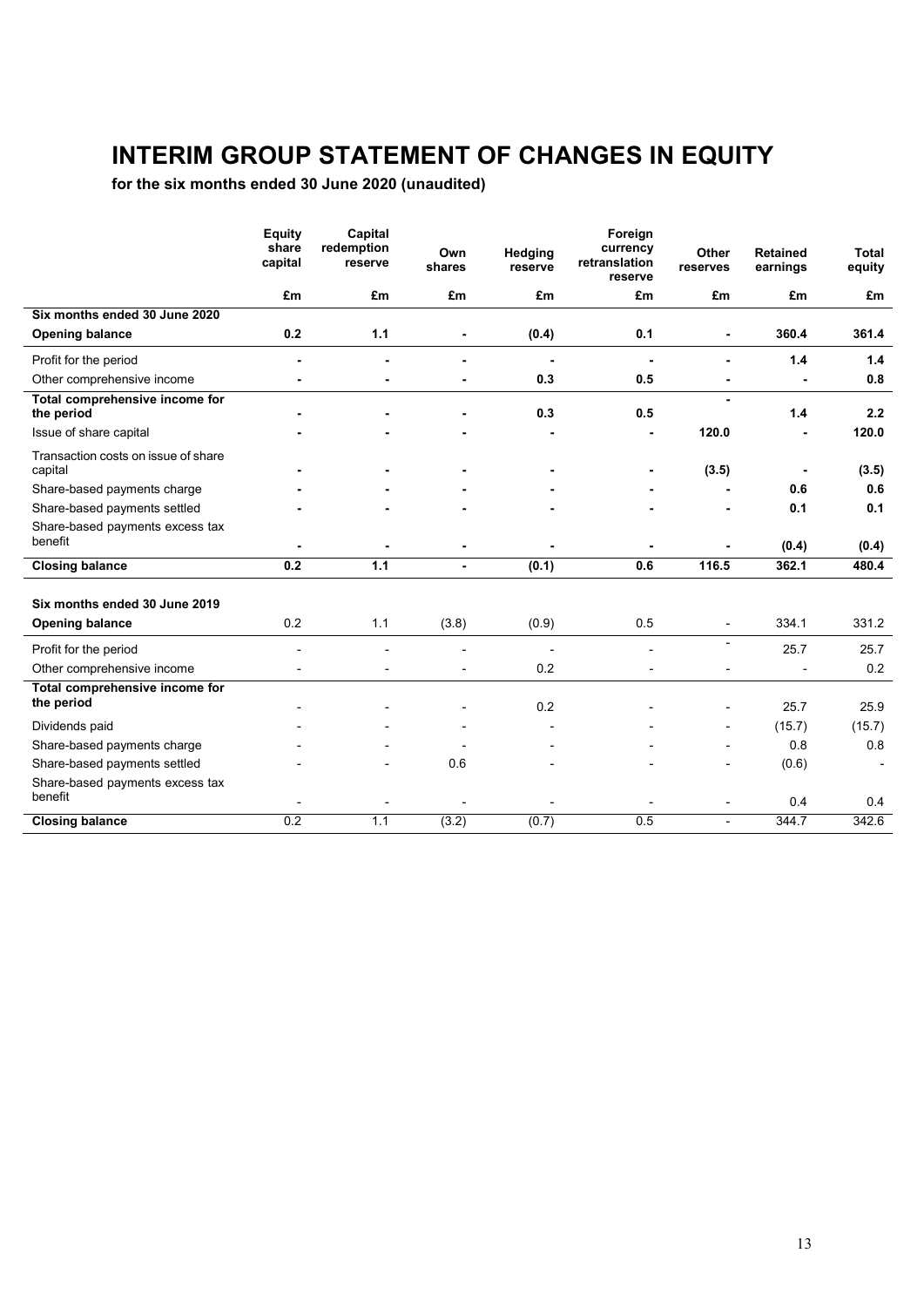# **INTERIM CASH FLOW STATEMENT**

# **for the six months ended 30 June 2020**

| £m<br>£m<br>£m<br><b>Operating activities</b><br>2.3<br>31.4<br>60.1<br><b>Profit before tax</b><br>3.9<br>3.8<br>7.5<br>Finance costs<br>6.2<br>35.2<br><b>Operating profit</b><br>67.6<br>Non-cash items:<br>(0.2)<br>Profit on disposal of property, plant and equipment<br>(0.1)<br>(0.8)<br>0.1<br>Transaction costs on issue of share capital expensed<br>Research and development expenditure credit<br>(1.6)<br>Non-underlying items:<br>- amortisation of intangible assets<br>4.0<br>3.7<br>7.5<br>- provision for acquisition costs<br>0.3<br>0.4<br>3.0<br>16.6<br>7.9<br>8.4<br>Depreciation of property, plant and equipment<br>Depreciation of right-of-use assets<br>1.8<br>1.7<br>3.2<br>1.2<br>Share-based payments<br>0.6<br>0.8<br>Cash items: settlement of acquisition costs<br>(1.3)<br>(0.5)<br>(1.4)<br>Operating cash flows before movement in working<br>capital<br>19.5<br>49.5<br>95.3<br>Movement in working capital:<br>Receivables<br>(19.2)<br>2.2<br>(20.2)<br>Payables<br>(20.1)<br>(3.8)<br>(7.3)<br>Inventories<br>4.1<br>(3.8)<br>(0.8)<br>(15.7)<br>21.7<br>89.4<br>Cash generated from operations<br>(7.3)<br>Income tax paid<br>(6.0)<br>(12.4)<br>15.7<br>Net cash flows from operating activities<br>(23.0)<br>77.0<br><b>Investing activities</b><br>Settlement of deferred and contingent consideration<br>(1.8)<br>Acquisition of businesses net of cash at acquisition<br>(12.2)<br>Proceeds from disposal of property, plant and equipment<br>0.2<br>0.3<br>0.9<br>Purchase of property, plant and equipment<br>(22.3)<br>(8.5)<br>(9.0)<br>Net cash flows from investing activities<br>(10.1)<br>(8.7)<br>(33.6)<br><b>Financing activities</b><br>Issue of share capital<br>120.0<br>(3.6)<br>Transaction costs on issue of share capital<br>99.4<br>Issue of Euro-Commercial Paper<br>Drawdown / (repayment) of bank loan<br>(24.2)<br>11.0<br>(13.0)<br>(3.6)<br>(7.4)<br>Interest paid<br>(2.6)<br>Proceeds from sale and leaseback of property, plant and<br>3.4<br>equipment<br>Dividends paid<br>(15.7)<br>(23.7)<br>0.1<br>2.4<br>Proceeds from exercise of share options<br>Debt issue costs<br>(0.3)<br>(0.1)<br>Settlement of lease liabilities<br>(1.9)<br>(1.8)<br>(3.5)<br>Net cash flows from financing activities<br>186.9<br>(10.2)<br>(41.8)<br>153.8<br>Net change in cash and cash equivalents<br>(3.2)<br>1.6<br>Cash and cash equivalents - opening balance<br>47.7<br>46.2<br>46.2<br>Net foreign exchange difference<br>0.2<br>(0.1) |                                             | <b>Six months ended</b><br>30 June 2020 | Six months ended<br>30 June 2019 | Year ended 31<br>December 2019 |
|---------------------------------------------------------------------------------------------------------------------------------------------------------------------------------------------------------------------------------------------------------------------------------------------------------------------------------------------------------------------------------------------------------------------------------------------------------------------------------------------------------------------------------------------------------------------------------------------------------------------------------------------------------------------------------------------------------------------------------------------------------------------------------------------------------------------------------------------------------------------------------------------------------------------------------------------------------------------------------------------------------------------------------------------------------------------------------------------------------------------------------------------------------------------------------------------------------------------------------------------------------------------------------------------------------------------------------------------------------------------------------------------------------------------------------------------------------------------------------------------------------------------------------------------------------------------------------------------------------------------------------------------------------------------------------------------------------------------------------------------------------------------------------------------------------------------------------------------------------------------------------------------------------------------------------------------------------------------------------------------------------------------------------------------------------------------------------------------------------------------------------------------------------------------------------------------------------------------------------------------------------------------------------------------------------------------------------------------------------------------------------------------------------------------------------------------------------------------------------------------------------------|---------------------------------------------|-----------------------------------------|----------------------------------|--------------------------------|
|                                                                                                                                                                                                                                                                                                                                                                                                                                                                                                                                                                                                                                                                                                                                                                                                                                                                                                                                                                                                                                                                                                                                                                                                                                                                                                                                                                                                                                                                                                                                                                                                                                                                                                                                                                                                                                                                                                                                                                                                                                                                                                                                                                                                                                                                                                                                                                                                                                                                                                               |                                             |                                         |                                  |                                |
|                                                                                                                                                                                                                                                                                                                                                                                                                                                                                                                                                                                                                                                                                                                                                                                                                                                                                                                                                                                                                                                                                                                                                                                                                                                                                                                                                                                                                                                                                                                                                                                                                                                                                                                                                                                                                                                                                                                                                                                                                                                                                                                                                                                                                                                                                                                                                                                                                                                                                                               |                                             |                                         |                                  |                                |
|                                                                                                                                                                                                                                                                                                                                                                                                                                                                                                                                                                                                                                                                                                                                                                                                                                                                                                                                                                                                                                                                                                                                                                                                                                                                                                                                                                                                                                                                                                                                                                                                                                                                                                                                                                                                                                                                                                                                                                                                                                                                                                                                                                                                                                                                                                                                                                                                                                                                                                               |                                             |                                         |                                  |                                |
|                                                                                                                                                                                                                                                                                                                                                                                                                                                                                                                                                                                                                                                                                                                                                                                                                                                                                                                                                                                                                                                                                                                                                                                                                                                                                                                                                                                                                                                                                                                                                                                                                                                                                                                                                                                                                                                                                                                                                                                                                                                                                                                                                                                                                                                                                                                                                                                                                                                                                                               |                                             |                                         |                                  |                                |
|                                                                                                                                                                                                                                                                                                                                                                                                                                                                                                                                                                                                                                                                                                                                                                                                                                                                                                                                                                                                                                                                                                                                                                                                                                                                                                                                                                                                                                                                                                                                                                                                                                                                                                                                                                                                                                                                                                                                                                                                                                                                                                                                                                                                                                                                                                                                                                                                                                                                                                               |                                             |                                         |                                  |                                |
|                                                                                                                                                                                                                                                                                                                                                                                                                                                                                                                                                                                                                                                                                                                                                                                                                                                                                                                                                                                                                                                                                                                                                                                                                                                                                                                                                                                                                                                                                                                                                                                                                                                                                                                                                                                                                                                                                                                                                                                                                                                                                                                                                                                                                                                                                                                                                                                                                                                                                                               |                                             |                                         |                                  |                                |
|                                                                                                                                                                                                                                                                                                                                                                                                                                                                                                                                                                                                                                                                                                                                                                                                                                                                                                                                                                                                                                                                                                                                                                                                                                                                                                                                                                                                                                                                                                                                                                                                                                                                                                                                                                                                                                                                                                                                                                                                                                                                                                                                                                                                                                                                                                                                                                                                                                                                                                               |                                             |                                         |                                  |                                |
|                                                                                                                                                                                                                                                                                                                                                                                                                                                                                                                                                                                                                                                                                                                                                                                                                                                                                                                                                                                                                                                                                                                                                                                                                                                                                                                                                                                                                                                                                                                                                                                                                                                                                                                                                                                                                                                                                                                                                                                                                                                                                                                                                                                                                                                                                                                                                                                                                                                                                                               |                                             |                                         |                                  |                                |
|                                                                                                                                                                                                                                                                                                                                                                                                                                                                                                                                                                                                                                                                                                                                                                                                                                                                                                                                                                                                                                                                                                                                                                                                                                                                                                                                                                                                                                                                                                                                                                                                                                                                                                                                                                                                                                                                                                                                                                                                                                                                                                                                                                                                                                                                                                                                                                                                                                                                                                               |                                             |                                         |                                  |                                |
|                                                                                                                                                                                                                                                                                                                                                                                                                                                                                                                                                                                                                                                                                                                                                                                                                                                                                                                                                                                                                                                                                                                                                                                                                                                                                                                                                                                                                                                                                                                                                                                                                                                                                                                                                                                                                                                                                                                                                                                                                                                                                                                                                                                                                                                                                                                                                                                                                                                                                                               |                                             |                                         |                                  |                                |
|                                                                                                                                                                                                                                                                                                                                                                                                                                                                                                                                                                                                                                                                                                                                                                                                                                                                                                                                                                                                                                                                                                                                                                                                                                                                                                                                                                                                                                                                                                                                                                                                                                                                                                                                                                                                                                                                                                                                                                                                                                                                                                                                                                                                                                                                                                                                                                                                                                                                                                               |                                             |                                         |                                  |                                |
|                                                                                                                                                                                                                                                                                                                                                                                                                                                                                                                                                                                                                                                                                                                                                                                                                                                                                                                                                                                                                                                                                                                                                                                                                                                                                                                                                                                                                                                                                                                                                                                                                                                                                                                                                                                                                                                                                                                                                                                                                                                                                                                                                                                                                                                                                                                                                                                                                                                                                                               |                                             |                                         |                                  |                                |
|                                                                                                                                                                                                                                                                                                                                                                                                                                                                                                                                                                                                                                                                                                                                                                                                                                                                                                                                                                                                                                                                                                                                                                                                                                                                                                                                                                                                                                                                                                                                                                                                                                                                                                                                                                                                                                                                                                                                                                                                                                                                                                                                                                                                                                                                                                                                                                                                                                                                                                               |                                             |                                         |                                  |                                |
|                                                                                                                                                                                                                                                                                                                                                                                                                                                                                                                                                                                                                                                                                                                                                                                                                                                                                                                                                                                                                                                                                                                                                                                                                                                                                                                                                                                                                                                                                                                                                                                                                                                                                                                                                                                                                                                                                                                                                                                                                                                                                                                                                                                                                                                                                                                                                                                                                                                                                                               |                                             |                                         |                                  |                                |
|                                                                                                                                                                                                                                                                                                                                                                                                                                                                                                                                                                                                                                                                                                                                                                                                                                                                                                                                                                                                                                                                                                                                                                                                                                                                                                                                                                                                                                                                                                                                                                                                                                                                                                                                                                                                                                                                                                                                                                                                                                                                                                                                                                                                                                                                                                                                                                                                                                                                                                               |                                             |                                         |                                  |                                |
|                                                                                                                                                                                                                                                                                                                                                                                                                                                                                                                                                                                                                                                                                                                                                                                                                                                                                                                                                                                                                                                                                                                                                                                                                                                                                                                                                                                                                                                                                                                                                                                                                                                                                                                                                                                                                                                                                                                                                                                                                                                                                                                                                                                                                                                                                                                                                                                                                                                                                                               |                                             |                                         |                                  |                                |
|                                                                                                                                                                                                                                                                                                                                                                                                                                                                                                                                                                                                                                                                                                                                                                                                                                                                                                                                                                                                                                                                                                                                                                                                                                                                                                                                                                                                                                                                                                                                                                                                                                                                                                                                                                                                                                                                                                                                                                                                                                                                                                                                                                                                                                                                                                                                                                                                                                                                                                               |                                             |                                         |                                  |                                |
|                                                                                                                                                                                                                                                                                                                                                                                                                                                                                                                                                                                                                                                                                                                                                                                                                                                                                                                                                                                                                                                                                                                                                                                                                                                                                                                                                                                                                                                                                                                                                                                                                                                                                                                                                                                                                                                                                                                                                                                                                                                                                                                                                                                                                                                                                                                                                                                                                                                                                                               |                                             |                                         |                                  |                                |
|                                                                                                                                                                                                                                                                                                                                                                                                                                                                                                                                                                                                                                                                                                                                                                                                                                                                                                                                                                                                                                                                                                                                                                                                                                                                                                                                                                                                                                                                                                                                                                                                                                                                                                                                                                                                                                                                                                                                                                                                                                                                                                                                                                                                                                                                                                                                                                                                                                                                                                               |                                             |                                         |                                  |                                |
|                                                                                                                                                                                                                                                                                                                                                                                                                                                                                                                                                                                                                                                                                                                                                                                                                                                                                                                                                                                                                                                                                                                                                                                                                                                                                                                                                                                                                                                                                                                                                                                                                                                                                                                                                                                                                                                                                                                                                                                                                                                                                                                                                                                                                                                                                                                                                                                                                                                                                                               |                                             |                                         |                                  |                                |
|                                                                                                                                                                                                                                                                                                                                                                                                                                                                                                                                                                                                                                                                                                                                                                                                                                                                                                                                                                                                                                                                                                                                                                                                                                                                                                                                                                                                                                                                                                                                                                                                                                                                                                                                                                                                                                                                                                                                                                                                                                                                                                                                                                                                                                                                                                                                                                                                                                                                                                               |                                             |                                         |                                  |                                |
|                                                                                                                                                                                                                                                                                                                                                                                                                                                                                                                                                                                                                                                                                                                                                                                                                                                                                                                                                                                                                                                                                                                                                                                                                                                                                                                                                                                                                                                                                                                                                                                                                                                                                                                                                                                                                                                                                                                                                                                                                                                                                                                                                                                                                                                                                                                                                                                                                                                                                                               |                                             |                                         |                                  |                                |
|                                                                                                                                                                                                                                                                                                                                                                                                                                                                                                                                                                                                                                                                                                                                                                                                                                                                                                                                                                                                                                                                                                                                                                                                                                                                                                                                                                                                                                                                                                                                                                                                                                                                                                                                                                                                                                                                                                                                                                                                                                                                                                                                                                                                                                                                                                                                                                                                                                                                                                               |                                             |                                         |                                  |                                |
|                                                                                                                                                                                                                                                                                                                                                                                                                                                                                                                                                                                                                                                                                                                                                                                                                                                                                                                                                                                                                                                                                                                                                                                                                                                                                                                                                                                                                                                                                                                                                                                                                                                                                                                                                                                                                                                                                                                                                                                                                                                                                                                                                                                                                                                                                                                                                                                                                                                                                                               |                                             |                                         |                                  |                                |
|                                                                                                                                                                                                                                                                                                                                                                                                                                                                                                                                                                                                                                                                                                                                                                                                                                                                                                                                                                                                                                                                                                                                                                                                                                                                                                                                                                                                                                                                                                                                                                                                                                                                                                                                                                                                                                                                                                                                                                                                                                                                                                                                                                                                                                                                                                                                                                                                                                                                                                               |                                             |                                         |                                  |                                |
|                                                                                                                                                                                                                                                                                                                                                                                                                                                                                                                                                                                                                                                                                                                                                                                                                                                                                                                                                                                                                                                                                                                                                                                                                                                                                                                                                                                                                                                                                                                                                                                                                                                                                                                                                                                                                                                                                                                                                                                                                                                                                                                                                                                                                                                                                                                                                                                                                                                                                                               |                                             |                                         |                                  |                                |
|                                                                                                                                                                                                                                                                                                                                                                                                                                                                                                                                                                                                                                                                                                                                                                                                                                                                                                                                                                                                                                                                                                                                                                                                                                                                                                                                                                                                                                                                                                                                                                                                                                                                                                                                                                                                                                                                                                                                                                                                                                                                                                                                                                                                                                                                                                                                                                                                                                                                                                               |                                             |                                         |                                  |                                |
|                                                                                                                                                                                                                                                                                                                                                                                                                                                                                                                                                                                                                                                                                                                                                                                                                                                                                                                                                                                                                                                                                                                                                                                                                                                                                                                                                                                                                                                                                                                                                                                                                                                                                                                                                                                                                                                                                                                                                                                                                                                                                                                                                                                                                                                                                                                                                                                                                                                                                                               |                                             |                                         |                                  |                                |
|                                                                                                                                                                                                                                                                                                                                                                                                                                                                                                                                                                                                                                                                                                                                                                                                                                                                                                                                                                                                                                                                                                                                                                                                                                                                                                                                                                                                                                                                                                                                                                                                                                                                                                                                                                                                                                                                                                                                                                                                                                                                                                                                                                                                                                                                                                                                                                                                                                                                                                               |                                             |                                         |                                  |                                |
|                                                                                                                                                                                                                                                                                                                                                                                                                                                                                                                                                                                                                                                                                                                                                                                                                                                                                                                                                                                                                                                                                                                                                                                                                                                                                                                                                                                                                                                                                                                                                                                                                                                                                                                                                                                                                                                                                                                                                                                                                                                                                                                                                                                                                                                                                                                                                                                                                                                                                                               |                                             |                                         |                                  |                                |
|                                                                                                                                                                                                                                                                                                                                                                                                                                                                                                                                                                                                                                                                                                                                                                                                                                                                                                                                                                                                                                                                                                                                                                                                                                                                                                                                                                                                                                                                                                                                                                                                                                                                                                                                                                                                                                                                                                                                                                                                                                                                                                                                                                                                                                                                                                                                                                                                                                                                                                               |                                             |                                         |                                  |                                |
|                                                                                                                                                                                                                                                                                                                                                                                                                                                                                                                                                                                                                                                                                                                                                                                                                                                                                                                                                                                                                                                                                                                                                                                                                                                                                                                                                                                                                                                                                                                                                                                                                                                                                                                                                                                                                                                                                                                                                                                                                                                                                                                                                                                                                                                                                                                                                                                                                                                                                                               |                                             |                                         |                                  |                                |
|                                                                                                                                                                                                                                                                                                                                                                                                                                                                                                                                                                                                                                                                                                                                                                                                                                                                                                                                                                                                                                                                                                                                                                                                                                                                                                                                                                                                                                                                                                                                                                                                                                                                                                                                                                                                                                                                                                                                                                                                                                                                                                                                                                                                                                                                                                                                                                                                                                                                                                               |                                             |                                         |                                  |                                |
|                                                                                                                                                                                                                                                                                                                                                                                                                                                                                                                                                                                                                                                                                                                                                                                                                                                                                                                                                                                                                                                                                                                                                                                                                                                                                                                                                                                                                                                                                                                                                                                                                                                                                                                                                                                                                                                                                                                                                                                                                                                                                                                                                                                                                                                                                                                                                                                                                                                                                                               |                                             |                                         |                                  |                                |
|                                                                                                                                                                                                                                                                                                                                                                                                                                                                                                                                                                                                                                                                                                                                                                                                                                                                                                                                                                                                                                                                                                                                                                                                                                                                                                                                                                                                                                                                                                                                                                                                                                                                                                                                                                                                                                                                                                                                                                                                                                                                                                                                                                                                                                                                                                                                                                                                                                                                                                               |                                             |                                         |                                  |                                |
|                                                                                                                                                                                                                                                                                                                                                                                                                                                                                                                                                                                                                                                                                                                                                                                                                                                                                                                                                                                                                                                                                                                                                                                                                                                                                                                                                                                                                                                                                                                                                                                                                                                                                                                                                                                                                                                                                                                                                                                                                                                                                                                                                                                                                                                                                                                                                                                                                                                                                                               |                                             |                                         |                                  |                                |
|                                                                                                                                                                                                                                                                                                                                                                                                                                                                                                                                                                                                                                                                                                                                                                                                                                                                                                                                                                                                                                                                                                                                                                                                                                                                                                                                                                                                                                                                                                                                                                                                                                                                                                                                                                                                                                                                                                                                                                                                                                                                                                                                                                                                                                                                                                                                                                                                                                                                                                               |                                             |                                         |                                  |                                |
|                                                                                                                                                                                                                                                                                                                                                                                                                                                                                                                                                                                                                                                                                                                                                                                                                                                                                                                                                                                                                                                                                                                                                                                                                                                                                                                                                                                                                                                                                                                                                                                                                                                                                                                                                                                                                                                                                                                                                                                                                                                                                                                                                                                                                                                                                                                                                                                                                                                                                                               |                                             |                                         |                                  |                                |
|                                                                                                                                                                                                                                                                                                                                                                                                                                                                                                                                                                                                                                                                                                                                                                                                                                                                                                                                                                                                                                                                                                                                                                                                                                                                                                                                                                                                                                                                                                                                                                                                                                                                                                                                                                                                                                                                                                                                                                                                                                                                                                                                                                                                                                                                                                                                                                                                                                                                                                               |                                             |                                         |                                  |                                |
|                                                                                                                                                                                                                                                                                                                                                                                                                                                                                                                                                                                                                                                                                                                                                                                                                                                                                                                                                                                                                                                                                                                                                                                                                                                                                                                                                                                                                                                                                                                                                                                                                                                                                                                                                                                                                                                                                                                                                                                                                                                                                                                                                                                                                                                                                                                                                                                                                                                                                                               |                                             |                                         |                                  |                                |
|                                                                                                                                                                                                                                                                                                                                                                                                                                                                                                                                                                                                                                                                                                                                                                                                                                                                                                                                                                                                                                                                                                                                                                                                                                                                                                                                                                                                                                                                                                                                                                                                                                                                                                                                                                                                                                                                                                                                                                                                                                                                                                                                                                                                                                                                                                                                                                                                                                                                                                               |                                             |                                         |                                  |                                |
|                                                                                                                                                                                                                                                                                                                                                                                                                                                                                                                                                                                                                                                                                                                                                                                                                                                                                                                                                                                                                                                                                                                                                                                                                                                                                                                                                                                                                                                                                                                                                                                                                                                                                                                                                                                                                                                                                                                                                                                                                                                                                                                                                                                                                                                                                                                                                                                                                                                                                                               |                                             |                                         |                                  |                                |
|                                                                                                                                                                                                                                                                                                                                                                                                                                                                                                                                                                                                                                                                                                                                                                                                                                                                                                                                                                                                                                                                                                                                                                                                                                                                                                                                                                                                                                                                                                                                                                                                                                                                                                                                                                                                                                                                                                                                                                                                                                                                                                                                                                                                                                                                                                                                                                                                                                                                                                               |                                             |                                         |                                  |                                |
|                                                                                                                                                                                                                                                                                                                                                                                                                                                                                                                                                                                                                                                                                                                                                                                                                                                                                                                                                                                                                                                                                                                                                                                                                                                                                                                                                                                                                                                                                                                                                                                                                                                                                                                                                                                                                                                                                                                                                                                                                                                                                                                                                                                                                                                                                                                                                                                                                                                                                                               |                                             |                                         |                                  |                                |
|                                                                                                                                                                                                                                                                                                                                                                                                                                                                                                                                                                                                                                                                                                                                                                                                                                                                                                                                                                                                                                                                                                                                                                                                                                                                                                                                                                                                                                                                                                                                                                                                                                                                                                                                                                                                                                                                                                                                                                                                                                                                                                                                                                                                                                                                                                                                                                                                                                                                                                               |                                             |                                         |                                  |                                |
|                                                                                                                                                                                                                                                                                                                                                                                                                                                                                                                                                                                                                                                                                                                                                                                                                                                                                                                                                                                                                                                                                                                                                                                                                                                                                                                                                                                                                                                                                                                                                                                                                                                                                                                                                                                                                                                                                                                                                                                                                                                                                                                                                                                                                                                                                                                                                                                                                                                                                                               |                                             |                                         |                                  |                                |
|                                                                                                                                                                                                                                                                                                                                                                                                                                                                                                                                                                                                                                                                                                                                                                                                                                                                                                                                                                                                                                                                                                                                                                                                                                                                                                                                                                                                                                                                                                                                                                                                                                                                                                                                                                                                                                                                                                                                                                                                                                                                                                                                                                                                                                                                                                                                                                                                                                                                                                               | Cash and cash equivalents - closing balance | 201.7                                   | 43.0                             | 47.7                           |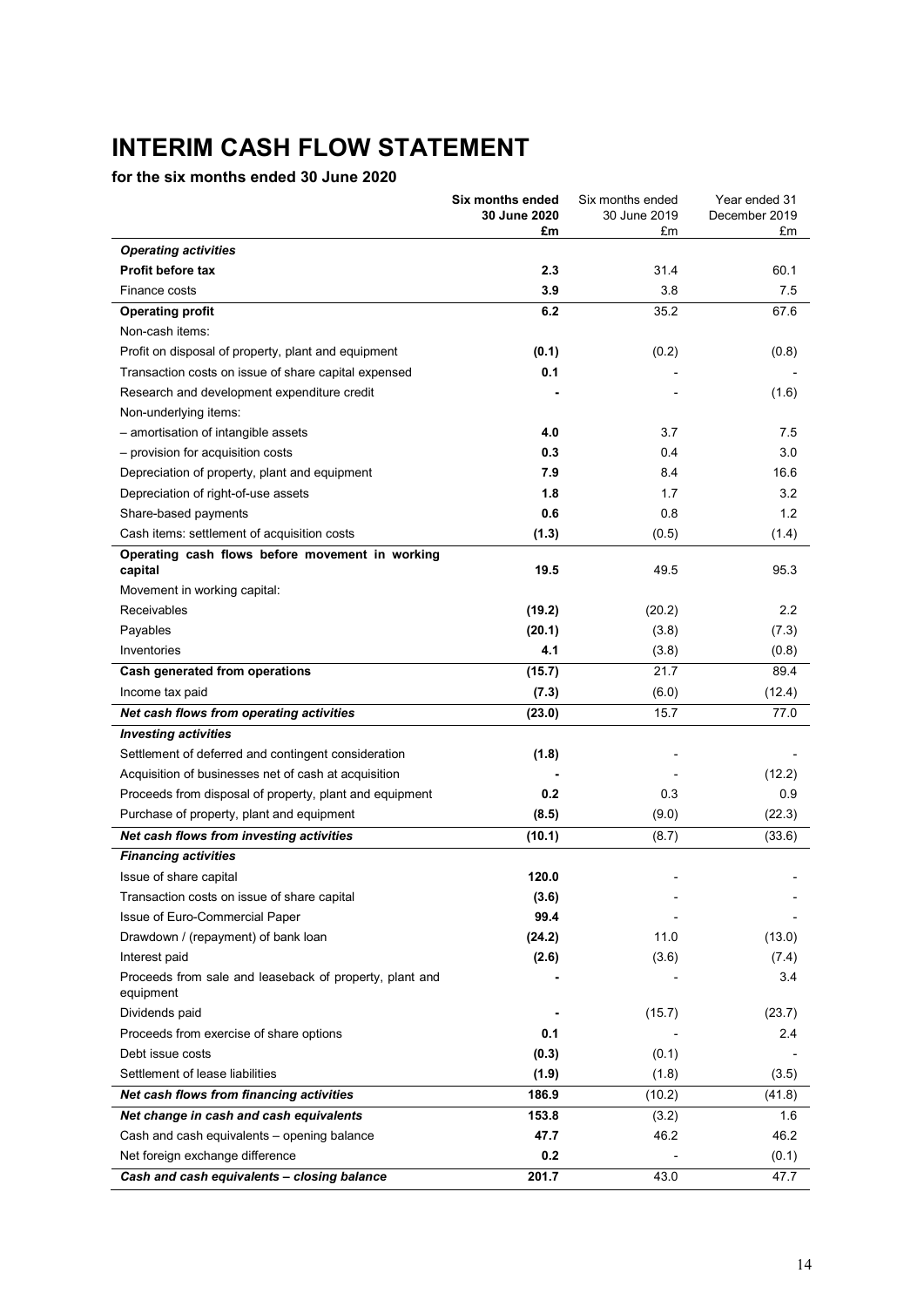### **for the six months ended 30 June 2020**

#### **1. Basis of preparation**

Polypipe Group plc is incorporated in the UK. The condensed set of consolidated financial statements have been prepared in accordance with the Disclosure Guidance and Transparency Rules of the Financial Conduct Authority and IAS 34, Interim Financial Reporting, as adopted by the European Union.

As required by the Disclosure Guidance and Transparency Rules of the Financial Conduct Authority, the condensed set of consolidated financial statements have been prepared applying the accounting policies and presentation that were applied in the preparation of the Group's published consolidated financial statements for the year ended 31 December 2019. These statements do not include all the information required for full annual consolidated financial statements and should be read in conjunction with the full Annual Report and Accounts for the year ended 31 December 2019.

The comparative figures for the financial year ended 31 December 2019, where reported, are not the Group's statutory accounts for that financial year. Those accounts have been reported on by the Group's auditors and delivered to the Registrar of Companies. The report of the auditors was (i) unqualified, (ii) did not include a reference to any matters to which the auditors drew attention by way of emphasis without qualifying their report, and (iii) did not contain a statement under Section 498 (2) or (3) of the Companies Act 2006.

There were no accounting standards or interpretations that have become effective in the current reporting period which had an impact on disclosures, financial position or performance.

The condensed set of consolidated financial statements are prepared on a going concern basis. The COVID-19 pandemic has created future economic uncertainty and caused significant disruption to the Group and the markets operated in. Accordingly, the Group has conducted a detailed going concern review and considered its liquidity position and banking covenant compliance.

On 4 May the Group entered into a £50m revolving credit facility (RCF) for a period of twelve months. This facility is in addition to the £300m available under the existing RCF which is committed through to November 2023, leaving the Group with £350m of revolving credit facilities for the period to May 2021 and £300m for the period from May 2021 to November 2023.

The Group has also participated in the UK Government's joint HM Treasury and Bank of England Covid Corporate Financing Facility (CCFF) and issued £100m of Euro-Commercial Paper on 14 May, maturing on 12 March 2021. This was repaid after the period end.

The Group has prepared detailed forecasts taking into account the measures that have been taken to mitigate the impact of COVID-19. These forecasts show that the Group continues to maintain adequate levels of liquidity and exceeds all covenant thresholds.

The Directors consider that the Group has adequate resources in place for at least 12 months from the date of these results and have therefore adopted the going concern basis of accounting in preparing the condensed set of consolidated financial statements.

There have been no related party transactions in the period to 30 June 2020.

Three non-statutory measures have been used in preparing the condensed set of consolidated financial statements:

- Underlying profit and earnings measures exclude non-underlying items (which are provided in Note 4) and where relevant, the tax effect of these items. The Directors consider that these measures provide a better and more consistent indication of the Group's underlying financial performance and more meaningful comparison with prior and future periods to assess trends in our financial performance.
- Pro forma EBITDA is defined as underlying operating profit before depreciation for the twelve months preceding the balance sheet date, adjusted where relevant to include a full year of EBITDA from acquisitions made during those twelve months
- Net debt is defined as loans and borrowings net of unamortised issue costs less cash, including the effects of IFRS16.
- Leverage is defined as net debt divided by pro forma EBITDA.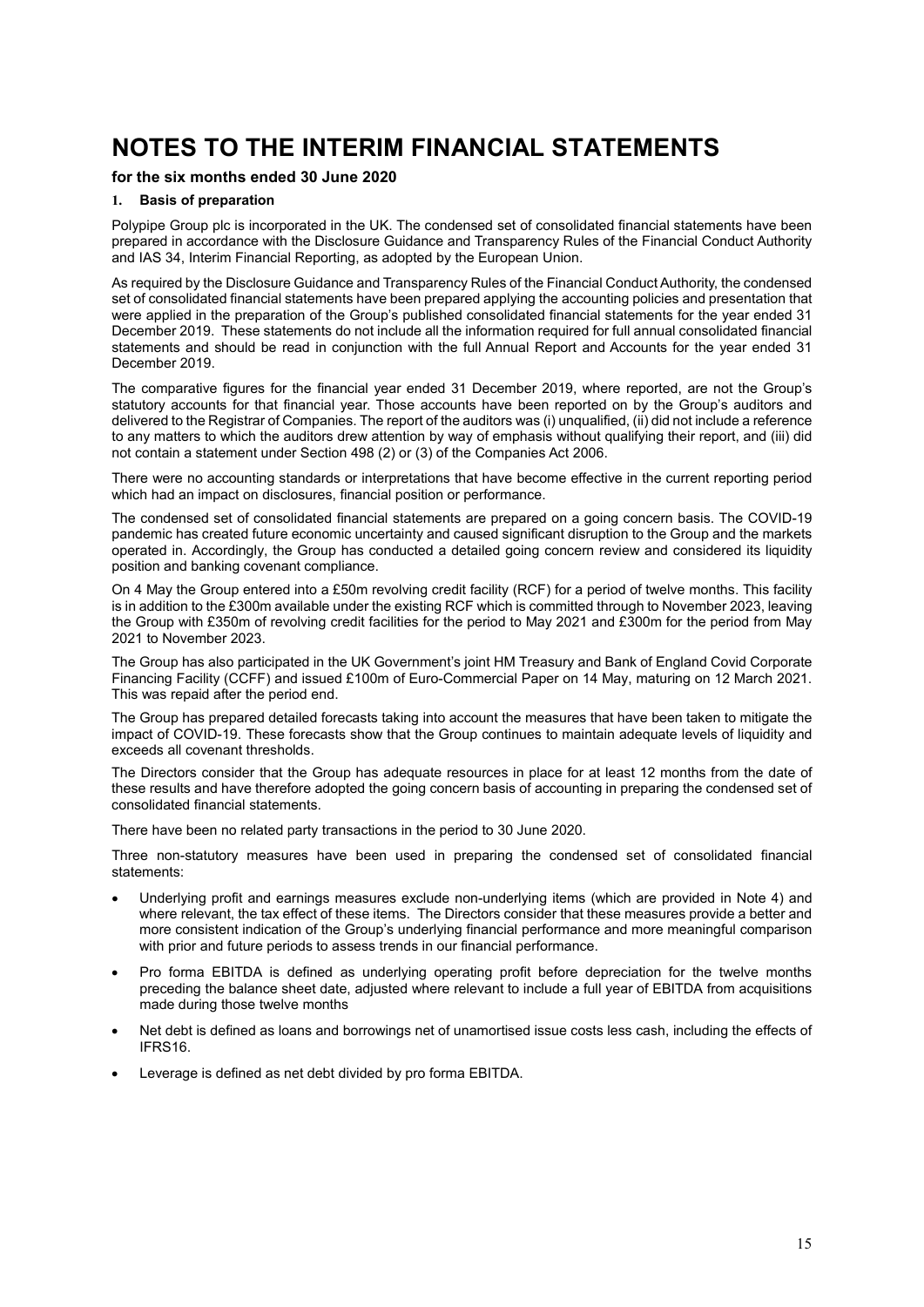## **for the six months ended 30 June 2020**

#### **2. Financial risks, estimates, assumptions and judgements**

The preparation of the condensed set of consolidated financial statements requires management to make judgements, estimates and assumptions that affect the application of accounting policies and the reported amounts of assets and liabilities, income and expenses. Actual results may differ from estimates.

In preparing the condensed set of consolidated financial statements, the significant judgements made by management in applying the Group's accounting policies and the key sources of estimation uncertainty were the same as those that applied to the consolidated financial statements as at and for the year ended 31 December 2019, except for the accounting of the Government's Job Retention Scheme of £6.7m which has been offset against the associated expenses in the income statement.

#### **3. Segment information**

The Group has two reporting segments - Residential Systems and Commercial and Infrastructure Systems. The reporting segments are organised based on the nature of the end markets served. There are no significant judgements in aggregating operating segments to arrive at the reporting segments. Inter-segment sales are on an arm's length basis in a manner similar to transactions with third parties.

|                             |                                   | Six months ended 30 June 2020 |       | Six months ended 30 June 2019 |                |       |  |
|-----------------------------|-----------------------------------|-------------------------------|-------|-------------------------------|----------------|-------|--|
|                             | <b>Commercial &amp;</b>           |                               |       |                               | Commercial &   |       |  |
|                             | <b>Residential Infrastructure</b> |                               |       | Residential                   | Infrastructure |       |  |
|                             | <b>Systems</b>                    | <b>Systems</b>                | Total | Systems                       | Systems        | Total |  |
|                             | £m                                | £m                            | £m    | £m                            | £m             | £m    |  |
| Segmental revenue           | 95.1                              | 84.4                          | 179.5 | 131.6                         | 99.3           | 230.9 |  |
| Inter-segment revenue       | (2.3)                             | (3.6)                         | (5.9) | (2.6)                         | (5.0)          | (7.6) |  |
| <b>Revenue</b>              | 92.8                              | 80.8                          | 173.6 | 129.0                         | 94.3           | 223.3 |  |
| <b>Underlying operating</b> |                                   |                               |       |                               |                |       |  |
| profit*                     | 7.4                               | 3.1                           | 10.5  | 26.6                          | 12.7           | 39.3  |  |
| Non-underlying items $-$    |                                   |                               |       |                               |                |       |  |
| segmental                   | (1.9)                             | (2.4)                         | (4.3) | (1.9)                         | (2.2)          | (4.1) |  |
| <b>Segmental operating</b>  |                                   |                               |       |                               |                |       |  |
| profit                      | 5.5                               | 0.7                           | 6.2   | 24.7                          | 10.5           | 35.2  |  |
| Non-underlying items $-$    |                                   |                               |       |                               |                |       |  |
| finance costs               |                                   |                               |       |                               |                | (0.1) |  |
| Finance costs               |                                   |                               | (3.9) |                               |                | (3.7) |  |
| <b>Profit before tax</b>    |                                   |                               | 2.3   |                               |                | 31.4  |  |

\* Underlying operating profit is stated before non-underlying items as defined in the Group Accounting Policies in the Annual Report and Accounts, and is the measure of segment profit used by the Group's CODM. Details of the non-underlying items of £4.3m (2019: £4.2m) are set out below at non-underlying items before tax.

| Geographical analysis<br>Six months<br>ended 30 | Six months<br>ended 30 |
|-------------------------------------------------|------------------------|
| <b>June 2020</b>                                | June 2019              |
| <b>Revenue by destination</b><br>£m             | £m                     |
| UK<br>151.7                                     | 199.7                  |
| Rest of Europe<br>12.5                          | 10.9                   |
| <b>Rest of World</b><br>9.4                     | 12.7                   |
| <b>Total - Group</b><br>173.6                   | 223.3                  |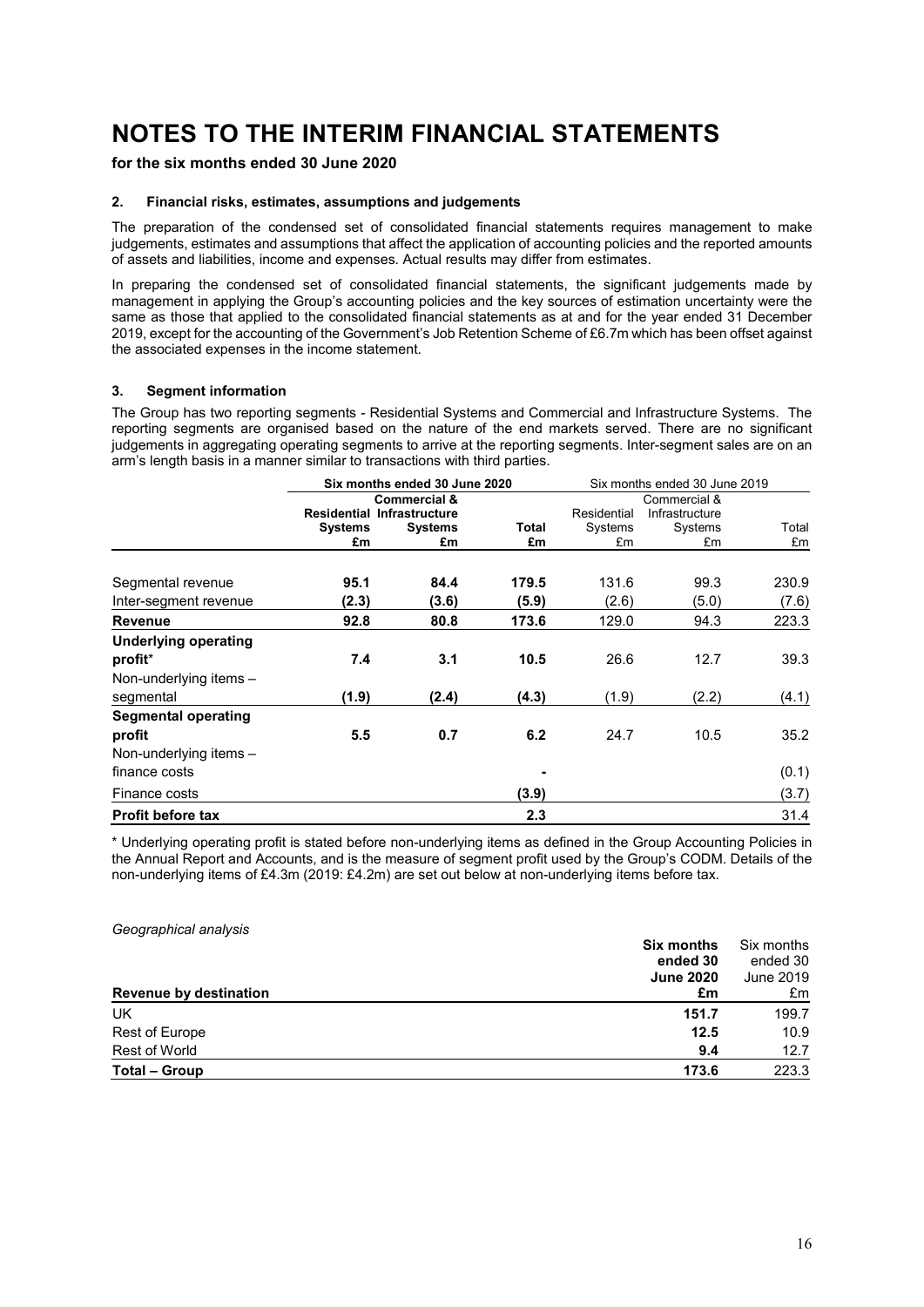**for the six months ended 30 June 2020**

### **4. Non-underlying items**

Non-underlying items comprised:

|                                   |                    | Six months ended 30 June 2020 |                  |             | Six months ended 30 June 2019 |                  |
|-----------------------------------|--------------------|-------------------------------|------------------|-------------|-------------------------------|------------------|
|                                   | <b>Gross</b><br>£m | Tax<br>£m                     | <b>Net</b><br>£m | Gross<br>£m | Tax<br>£m                     | <b>Net</b><br>£m |
| <b>Administration expenses:</b>   |                    |                               |                  |             |                               |                  |
| Acquisition costs - acquisition   |                    |                               |                  |             |                               |                  |
| and other M&A activity            | 0.3                | -                             | 0.3              | 0.4         |                               | 0.4              |
| <b>Amortisation of intangible</b> |                    |                               |                  |             |                               |                  |
| assets                            | 4.0                | (0.2)                         | 3.8              | 3.7         | (0.6)                         | 3.1              |
| <b>Finance costs:</b> Unwind of   |                    |                               |                  |             |                               |                  |
| discount on contingent            |                    |                               |                  |             |                               |                  |
| consideration                     | ۰                  | -                             | -                | 0.1         | $\qquad \qquad \blacksquare$  | 0.1              |
| Total non-underlying items        | 4.3                | (0.2)                         | 4.1              | 4.2         | (0.6)                         | 3.6              |

### **5. Finance costs**

|                                                | <b>Six months</b>           | Six months |  |
|------------------------------------------------|-----------------------------|------------|--|
|                                                | ended 30 June ended 30 June |            |  |
|                                                | 2020                        | 2019       |  |
|                                                | £m                          | £m         |  |
| Interest on bank loan                          | 3.1                         | 3.3        |  |
| Interest on Euro-Commercial Paper              | 0.1                         |            |  |
| Debt issue cost amortisation                   | 0.2                         | 0.1        |  |
| Unwind of discount on lease liabilities        | 0.2                         | 0.1        |  |
| Other finance costs                            | 0.3                         | 0.2        |  |
| Unwind of discount on contingent consideration |                             | 0.1        |  |
|                                                | 3.9                         | 3.8        |  |

#### **6. Income tax**

Tax has been provided on the profit before tax at the estimated effective rate for the full year of 39.1% (2019 full year: 17.5%). Tax on underlying profit before tax was 16.7% (2019 full year: 16.8%).

|                                                     | <b>Six months</b><br>ended 30 June ended 30 June<br>2020 | Six months<br>2019 |
|-----------------------------------------------------|----------------------------------------------------------|--------------------|
|                                                     | £m                                                       | £m                 |
| Current income tax:                                 |                                                          |                    |
| UK income tax                                       | 0.9                                                      | 6.4                |
| Overseas income tax                                 | 0.1                                                      | 0.1                |
| Total current income tax                            | 1.0                                                      | 6.5                |
| Deferred income tax:                                |                                                          |                    |
| Origination and reversal of timing differences      | (0.8)                                                    | (0.8)              |
| Adjustment in respect of changes in income tax rate | 0.7                                                      |                    |
| Total deferred income tax                           | (0.1)                                                    | (0.8)              |
| Total tax expense reported in the income statement  | 0.9                                                      | 5.7                |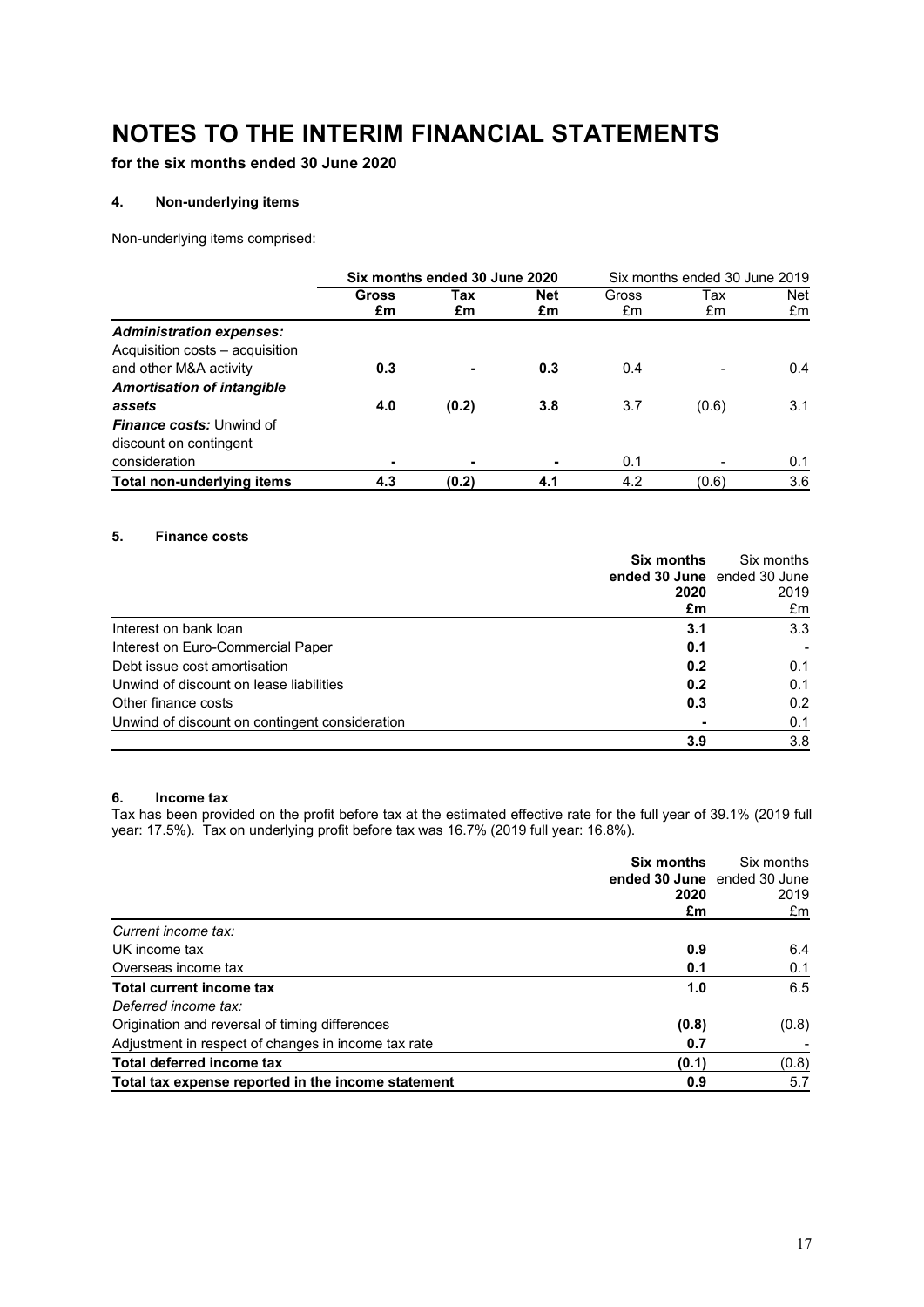**for the six months ended 30 June 2020**

#### **7. Earnings per share**

Basic earnings per share amounts are calculated by dividing profit for the period attributable to the owners of the parent company by the weighted average number of ordinary shares outstanding during the period. The diluted earnings per share amounts are calculated by dividing profit for the period attributable to the owners of the parent company by the weighted average number of ordinary shares outstanding during the period plus the weighted average number of potential ordinary shares that would be issued on the conversion of all the dilutive share options into ordinary shares.

The calculation of basic and diluted earnings per share is based on the following:

|                                                                                | <b>Six months</b><br>ended 30 June ended 30 June<br>2020 | Six months<br>2019 |
|--------------------------------------------------------------------------------|----------------------------------------------------------|--------------------|
|                                                                                |                                                          |                    |
| Weighted average number of ordinary shares for the purpose of basic earnings   |                                                          |                    |
| per share                                                                      | 208,398,693                                              | 199,068,625        |
| Effect of dilutive potential ordinary shares                                   | 2,648,081                                                | 2,704,760          |
| Weighted average number of ordinary shares for the purpose of diluted earnings |                                                          |                    |
| per share                                                                      | 211,046,774                                              | 201,773,385        |

Underlying earnings per share is based on the result for the period after tax excluding the impact of non-underlying items of £4.1m (2019: £3.6m). The Directors consider that this measure provides a better and more consistent indication of the Group's underlying financial performance and more meaningful comparison with prior and future periods to assess trends in our financial performance. The underlying earnings per share is calculated as follows:

|                                                                                   | Six months                          | Six months |
|-----------------------------------------------------------------------------------|-------------------------------------|------------|
|                                                                                   | ended 30 June ended 30 June<br>2020 | 2019       |
| Underlying profit for the period attributable to the owners of the parent company |                                     |            |
| $(\text{Em})$                                                                     | 5.5                                 | 29.3       |
| Underlying basic earnings per share (pence)                                       | 2.6                                 | 14.7       |
| Underlying diluted earnings per share (pence)                                     | 2.6                                 | 14.5       |

### **8. Dividends**

The Board has decided not to recommend the payment of an interim dividend as part of the Group's ongoing cash conservation measures.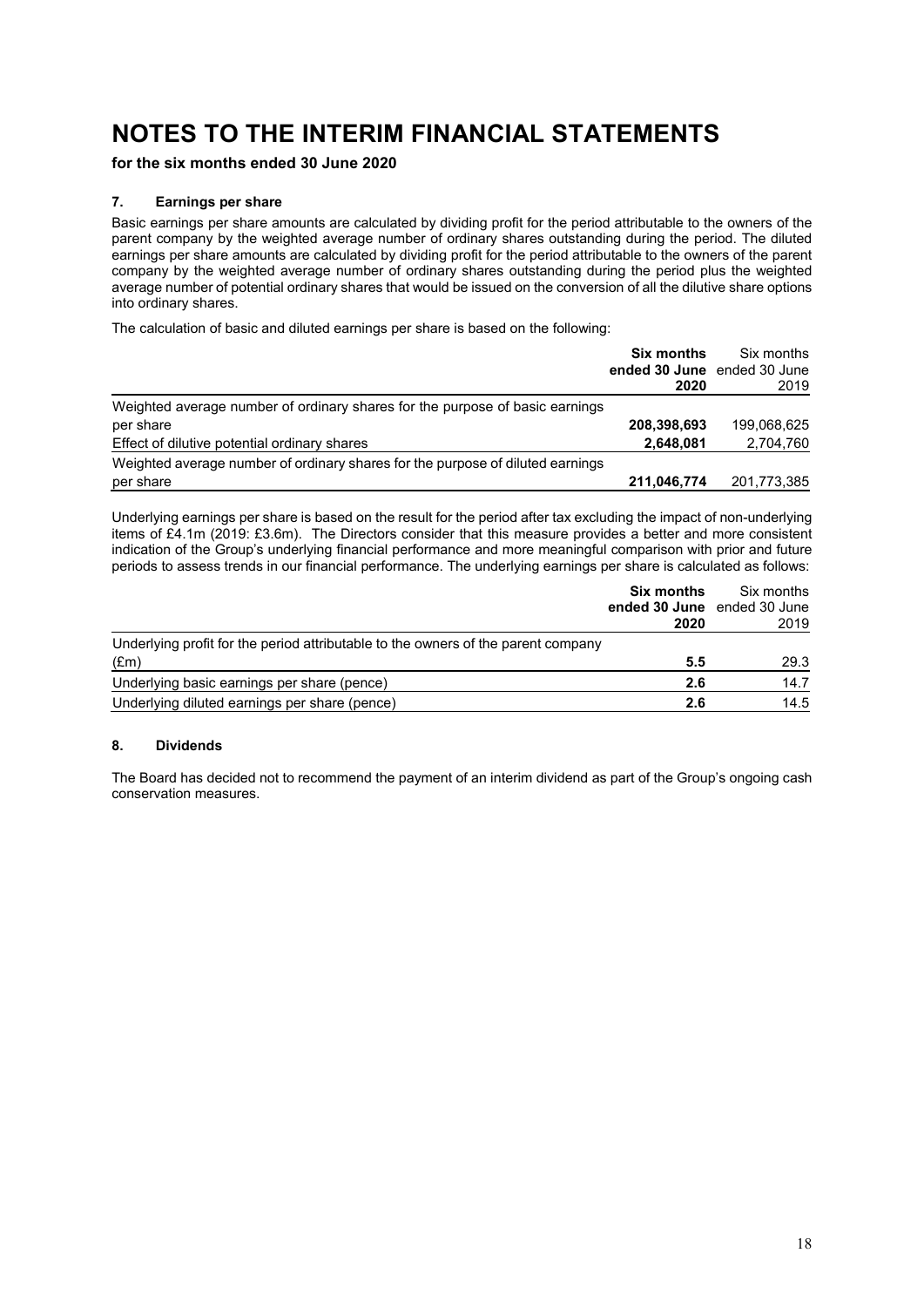**for the six months ended 30 June 2020**

#### **9. Analysis of net debt**

|                                     | 30 June<br>2020 | 30 June<br>2019 | 31 December<br>2019 |
|-------------------------------------|-----------------|-----------------|---------------------|
|                                     | £m              | £m              | £m                  |
| Cash and cash equivalents           | 201.7           | 43.0            | 47.7                |
| <b>Current loans and borrowings</b> |                 |                 |                     |
| Euro-Commercial Paper               | 99.5            |                 |                     |
| Lease liabilities                   | 3.3             | 3.2             | 2.9                 |
|                                     | 102.8           | 3.2             | 2.9                 |
| Non-current loans and borrowings    |                 |                 |                     |
| Bank loan - principal               | 174.8           | 223.0           | 199.0               |
| - unamortised debt issue costs      | (1.4)           | (1.5)           | (1.3)               |
| Lease liabilities                   | 10.2            | 9.5             | 11.9                |
|                                     | 183.6           | 231.0           | 209.6               |
| Net debt                            | 84.7            | 191.2           | 164.8               |

On 19 November 2018, the Group entered into an Amendment and Restatement Agreement with various lenders in respect of the Group's previous revolving credit facility agreement dated 4 August 2015. The bank loan, which comprised a £300.0m revolving credit facility and £50.0m uncommitted accordion facility, was secured and would have matured in November 2023 (with two further uncommitted annual renewals through to November 2025 possible). Interest was payable on the bank loan at LIBOR plus an interest margin ranging from 0.90% to 2.75% which is dependent on the Group's leverage (net debt as a multiple of EBITDA) and reduces as the Group's leverage reduces.

On 4 May 2020, the Group entered into a revised Amendment and Restatement Agreement with its banking group to provide the additional £50.0m COVID-19 facility for a period of twelve months, leaving the Group with £350.0m of total revolving credit facilities for the next twelve months. The Group also secured agreement from its banking group to temporarily waive certain requirements within the Group's RCF and suspend the June 2020 quarterly leverage covenant test. The Group incurred £0.3m of debt issue costs in respect of entering into the revised Amendment and Restatement Agreement which have been capitalised and are being amortised to the income statement over the 12-month term of the facility.

On 1 May 2020, the Group entered into a £100.0m Euro-Commercial Paper Programme with Citibank N.A. (acting as Issuing and Paying Agent) under the UK Government's joint HM Treasury and Bank of England Covid Corporate Financing Facility (CCFF). On 14 May 2020, the Company drew down £99.463m under the CCFF and issued £100.0m of Euro-Commercial Paper to the Bank of England at a coupon rate of 0.65% per annum maturing on 12 March 2021. This was repaid after the period end. The Company incurred minimal costs in respect of entering into the CCFF, which have been charged to the income statement in 2020.

On 7 May 2020, the Group conducted a non-pre-emptive placing of 26,966,300 new ordinary shares at £4.45 per share generating gross proceeds of £120.0m. The placing was undertaken using a cashbox structure. As a result, the Group was able to take relief under section 612 of the Companies Act 2006 from crediting share premium and instead transfer the net proceeds in excess of the nominal value to other reserves. Advisors' fees of £3.5m have been netted off against the gross proceeds. A further £0.1m of listing fees have been incurred and charged to the income statement in 2020.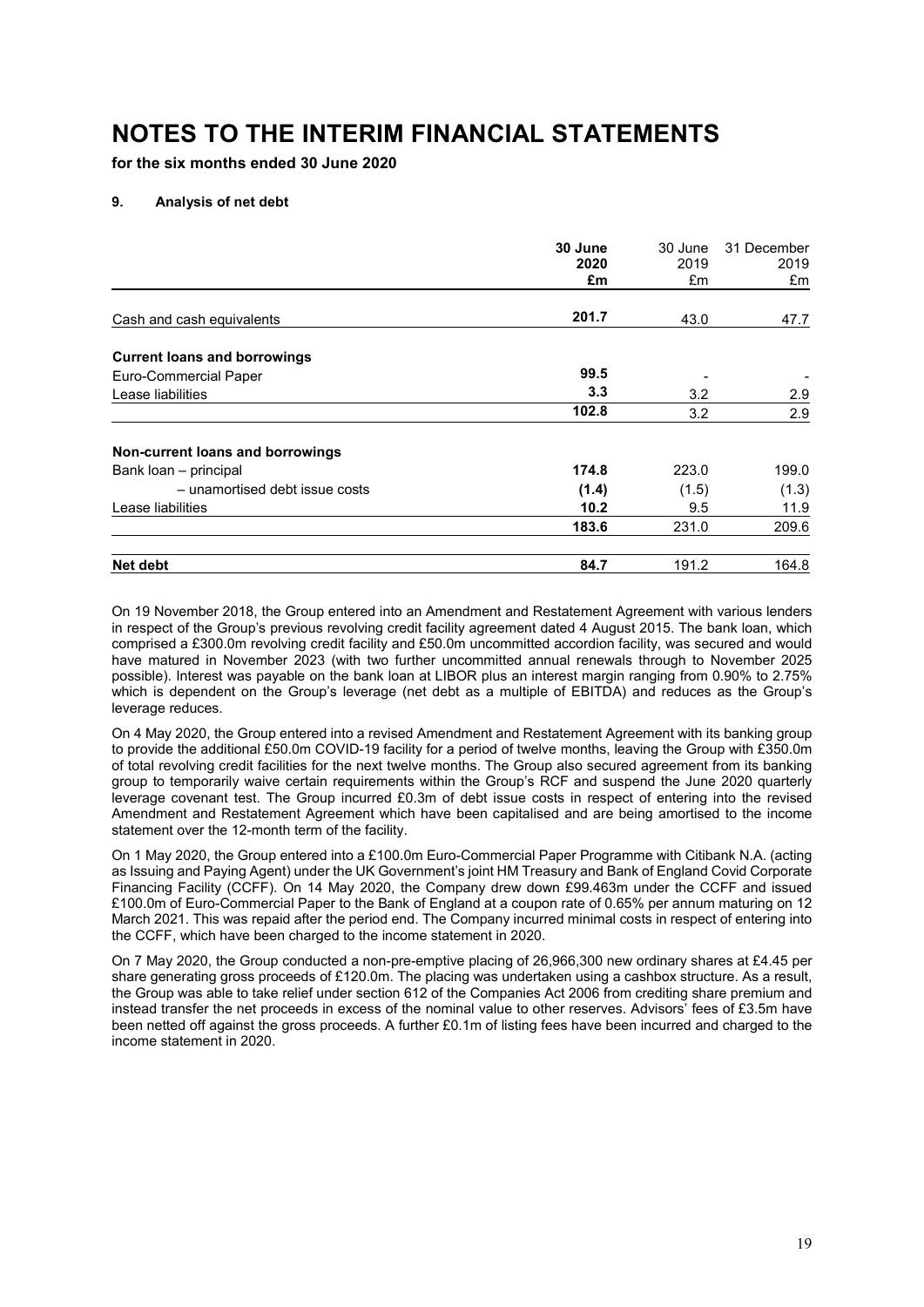# **for the six months ended 30 June 2020**

### **10. Other financial assets and liabilities**

#### *Fair values of financial assets and financial liabilities*

The book value of trade and other receivables, trade and other payables, cash balances, bank loan and other liabilities equates to fair value.

|                                                                    | <b>Carrying value</b> | <b>Fair value</b> |
|--------------------------------------------------------------------|-----------------------|-------------------|
|                                                                    | £m                    | £m                |
| Euro-Commercial Paper                                              | 99.5                  | 99.5              |
| Interest rate swaps                                                | 0.1                   | 0.1               |
| Interest bearing loans and borrowings due after more than one year | 173.4                 | 173.4             |
| Deferred and contingent consideration                              | 1.5                   | 1.5               |
| Lease liabilities                                                  | 13.5                  | 13.5              |
| Total at 30 June 2020                                              | 288.0                 | 288.8             |
|                                                                    |                       |                   |
| Interest rate swaps                                                | 0.8                   | 0.8               |
| Interest bearing loans and borrowings due after more than one year | 221.5                 | 221.5             |
| Deferred and contingent consideration                              | 2.1                   | 2.1               |
| Lease liabilities                                                  | 12.7                  | 12.7              |
| Total at 30 June 2019                                              | 237.1                 | 237.1             |
|                                                                    |                       |                   |
| Interest rate swaps                                                | 0.5                   | 0.5               |
| Interest bearing loans and borrowings due after more than one year | 197.7                 | 197.7             |
| Deferred and contingent consideration                              | 3.4                   | 3.4               |
| Lease liabilities                                                  | 14.8                  | 14.8              |
| Total at 31 December 2019                                          | 216.4                 | 216.4             |

The coupon rate on the Group's Euro-Commercial Paper is fixed at 0.65% per annum.

The interest rate on the Group's £350.0m revolving credit facility is variable, being payable at LIBOR plus a margin. To reduce the Group's exposure to future increases in interest rates the Group entered into an interest rate swap for the following notional amounts, with interest payable at a fixed rate return dependent on the swap at 1.735% (2019: 1.735%) (excluding margin):

|                | <b>Notional amount</b> |
|----------------|------------------------|
|                | £m                     |
| To August 2020 | 72 2                   |

The fair value of the interest rate swaps was determined by reference to market values.

Forward foreign currency derivatives fair value was determined using quoted exchange rates.

Deferred and contingent consideration was determined using the Directors' assessment of the likelihood that financial targets will be achieved. The fair value of the consideration has been derived by discounting the estimated cash consideration at 10.0% (being the Group's estimated risk adjusted cost of capital). The estimated cash consideration for contingent consideration is derived from the budgets and forecasts for Permavoid. Deferred consideration relates to the acquisition of Alderburgh.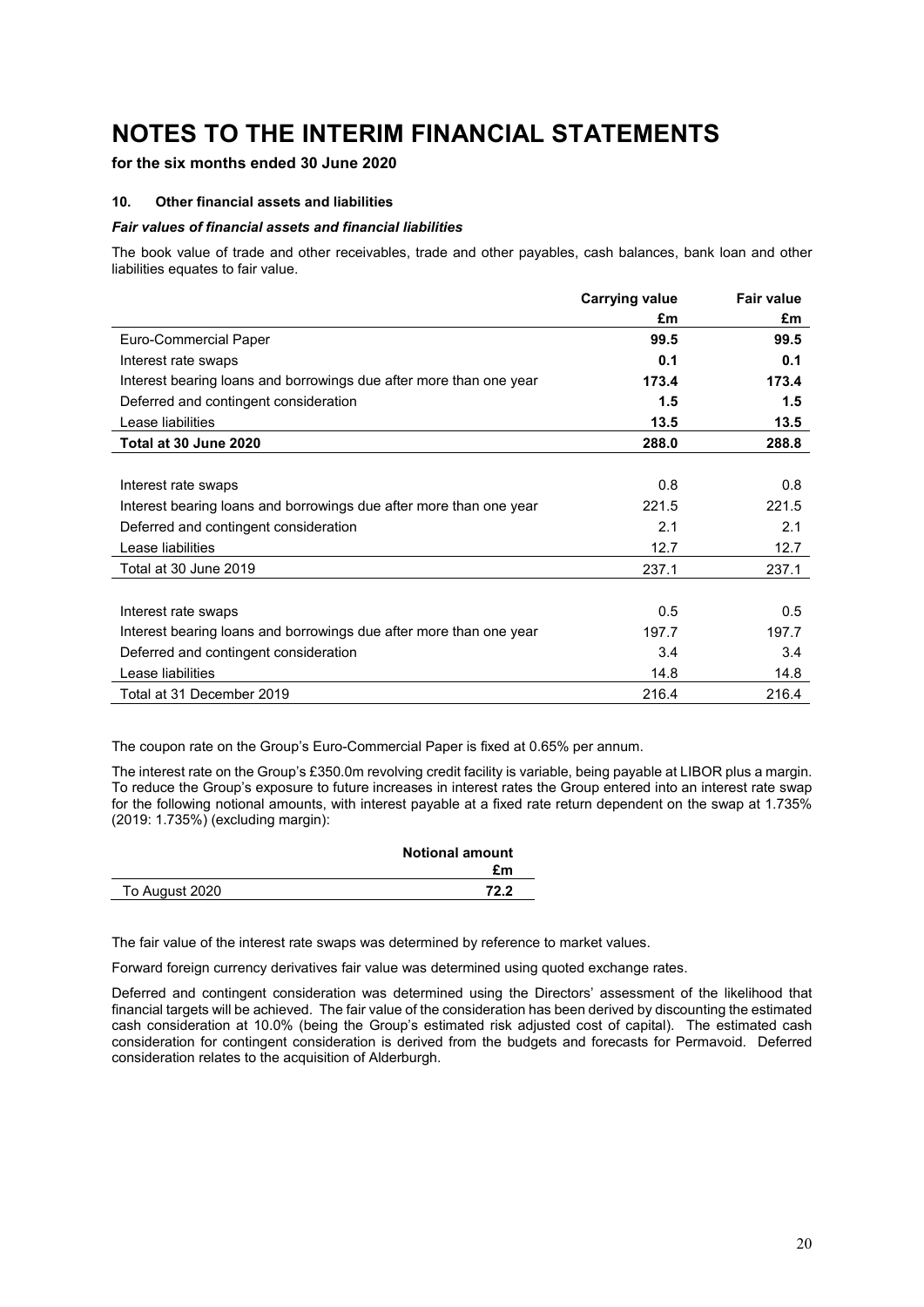# **for the six months ended 30 June 2020**

#### **10. Other financial assets and liabilities (continued)**

#### *Fair value hierarchy*

The Group uses the following hierarchy for determining and disclosing the fair value of financial instruments by valuation technique:

Level 1: quoted (unadjusted) prices in active markets for identical assets or liabilities;

Level 2: other techniques for which all inputs which have a significant effect on the recorded fair value are observable, either directly or indirectly; and

Level 3: techniques which use inputs which have a significant effect on the recorded fair value that are not based on observable market data.

The fair values disclosed above, with the exception of deferred and contingent consideration which is categorised as Level 3, all relate to items categorised as Level 2.

There have been no transfers in any direction between Levels 1, 2 or 3 in the period.